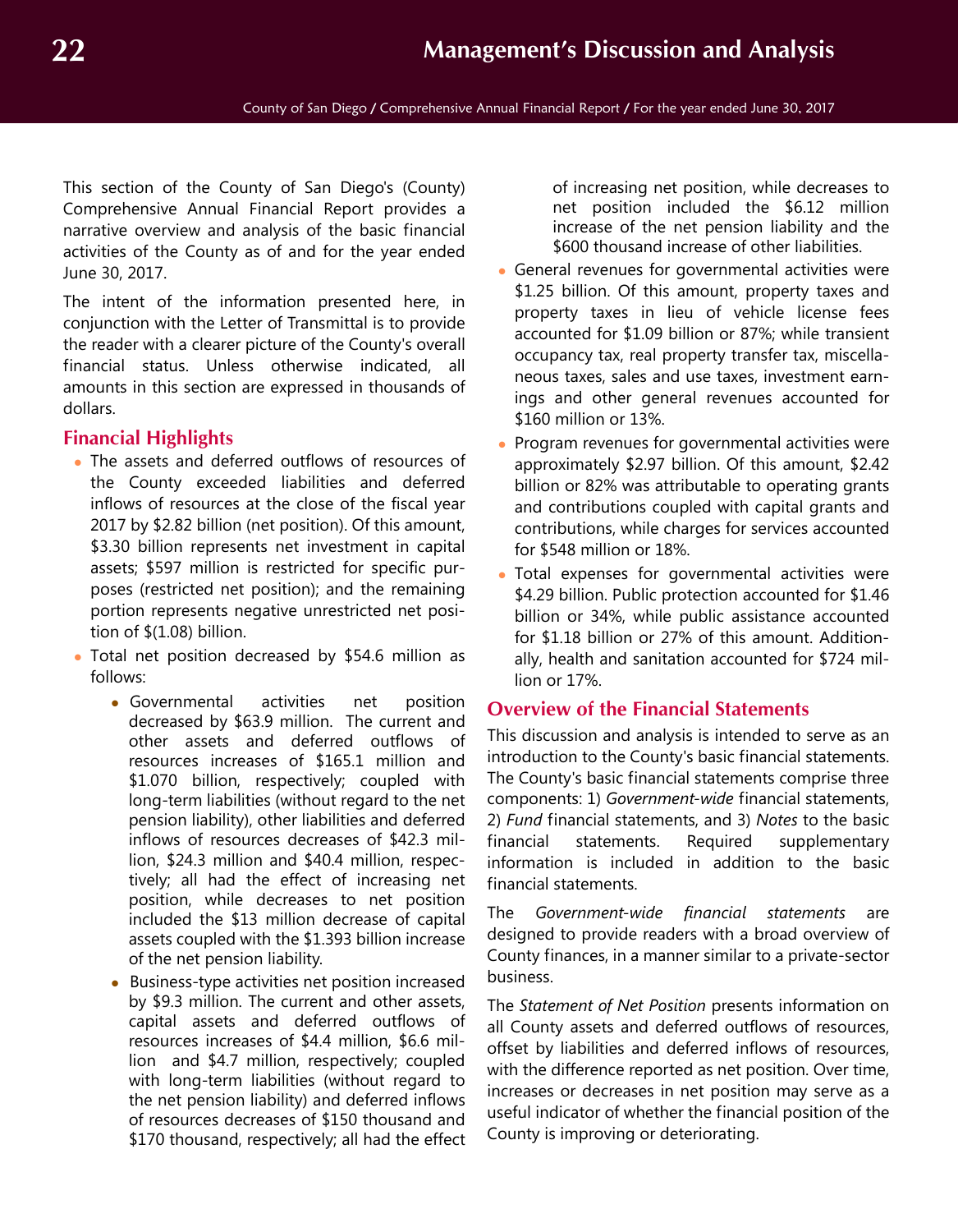

The *Statement of Activities* presents information showing how the County's net position changed during the most recent fiscal year. All changes in net position are reported as soon as the underlying event giving rise to the change occurs, regardless of the timing of related cash flows. Thus, revenue and expenses are reported in this statement for some items that will result in cash flows in future fiscal periods (e.g., uncollected taxes and earned but unused vacation leave).

Both of the aforementioned government-wide financial statements distinguish functions of the County that are principally supported by taxes and intergovernmental revenues (governmental activities) from other functions that are intended to recover all or a significant portion of their costs through user fees and charges (business-type activities). The governmental activities of the County include general government, public protection, public ways and facilities, health and sanitation, public assistance, education, and recreation and cultural. The businesstype activities of the County include airport operations, jail stores commissary operations, and sanitation districts.

*Fund financial statements* are groupings of related accounts that are used to maintain control over resources that have been segregated for specific activities or objectives. The County, like other state and local governments, uses fund accounting to ensure and demonstrate compliance with finance-related legal requirements. All of the funds of the County can be divided into three categories: governmental funds, proprietary funds, and fiduciary funds.

*Governmental funds* are used to account for essentially the same functions reported as governmental activities in the government-wide financial statements. However, unlike the government-wide financial statements, governmental funds financial statements focus on near-term inflows and outflows of spendable resources, as well as on balances of spendable resources available at the end of the fiscal year. Such information may be useful in evaluating a county's near-term financing requirements.

Because the focus of governmental funds is narrower than that of the government-wide financial statements, it is useful to compare the information presented for governmental funds with similar information presented for governmental activities in the government-wide financial statements. By doing so, readers may better understand the long-term impact of the government's near-term financing decisions. Both the governmental funds balance sheet and the governmental funds statement of revenues, expenditures, and changes in fund balances provide a reconciliation to facilitate this comparison between governmental funds and governmental activities.

The County maintains individual governmental funds. Information is presented separately in the governmental funds balance sheet and in the governmental funds statement of revenues, expenditures, and changes in fund balances for the General Fund, Public Safety Special Revenue Fund, and the Tobacco Endowment Special Revenue Fund; all of which are considered to be major funds. Data from the other governmental funds are combined into a single, aggregated presentation. Individual fund data for each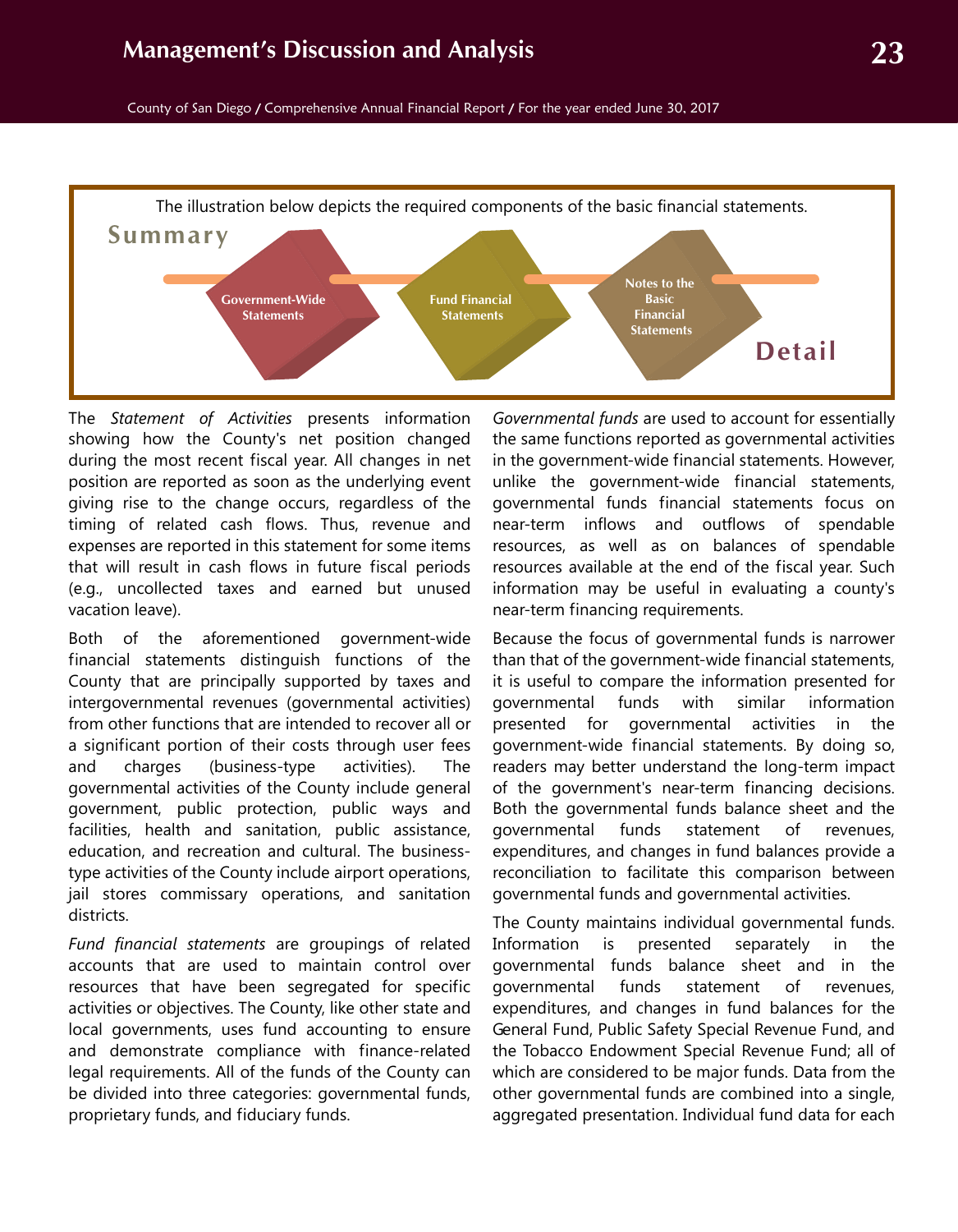of these nonmajor governmental funds is provided in the combining and individual fund information and other supplementary information section in this report.

*Proprietary funds* are generally used to account for services for which the County charges customers either outside customers, or internal departments of the County. Proprietary funds provide the same type of information as the government-wide financial statements, only in more detail. The County maintains the following types of proprietary funds:

*Enterprise funds* are used to report the same functions presented as business-type activities in the government-wide financial statements. The County uses enterprise funds to account for airport operations, jail stores commissary operations, and sanitation services. These nonmajor enterprise funds are combined and aggregated. Individual fund data for each nonmajor enterprise fund is provided in the combining and individual fund information and other supplementary information section in this report.

*Internal service funds* are an accounting device used to accumulate and allocate costs internally among the County's various functions. Internal service funds are used to account for: the financing of public works and communications equipment; the financing of materials and supplies (purchasing); start up services for new and existing county service districts; the County's public liability and employee benefits activities; the financing of fleet services; facilities management activities; and, the financing of information technology services. Because all of these services predominantly benefit governmental rather than business-type functions, they have been included within governmental activities in the government-wide financial statements.

The County's *internal service funds* are combined into a single, aggregated presentation in the proprietary funds financial statements. Individual fund data for the internal service funds is provided in the form of combining statements in the combining and individual fund information and other supplementary information section in this report.

*Fiduciary funds* are used to account for resources held for the benefit of parties outside the government. Fiduciary funds are not reflected in the governmentwide financial statements because the resources of these funds are not available to support the County's own programs. The accounting used for fiduciary funds is much like that used for proprietary funds.

*Notes to the basic financial statements* provide additional information that is essential to a full understanding of the data provided in the government-wide and fund financial statements.

*Required supplementary information (RSI)* is also presented. It provides budgetary comparisons for the General Fund, Public Safety Special Revenue Fund, and the Tobacco Endowment Special Revenue Fund (all major funds) in separate Schedules of Revenues, Expenditures, and Changes in Fund Balance - Budget and Actual. It also provides information about the County's proportionate share of the San Diego County Employees Retirement Association pension plan (SDCERA\_PP) collective net pension liability and information regarding the County's contributions to the SDCERA-PP.

*Combining financial statements/schedules and supplementary information* section of this report presents combining and individual fund statements and schedules referred to earlier that provide information for nonmajor governmental funds, enterprise funds, internal service funds, and fiduciary funds and are presented immediately following the required supplementary information section of this report.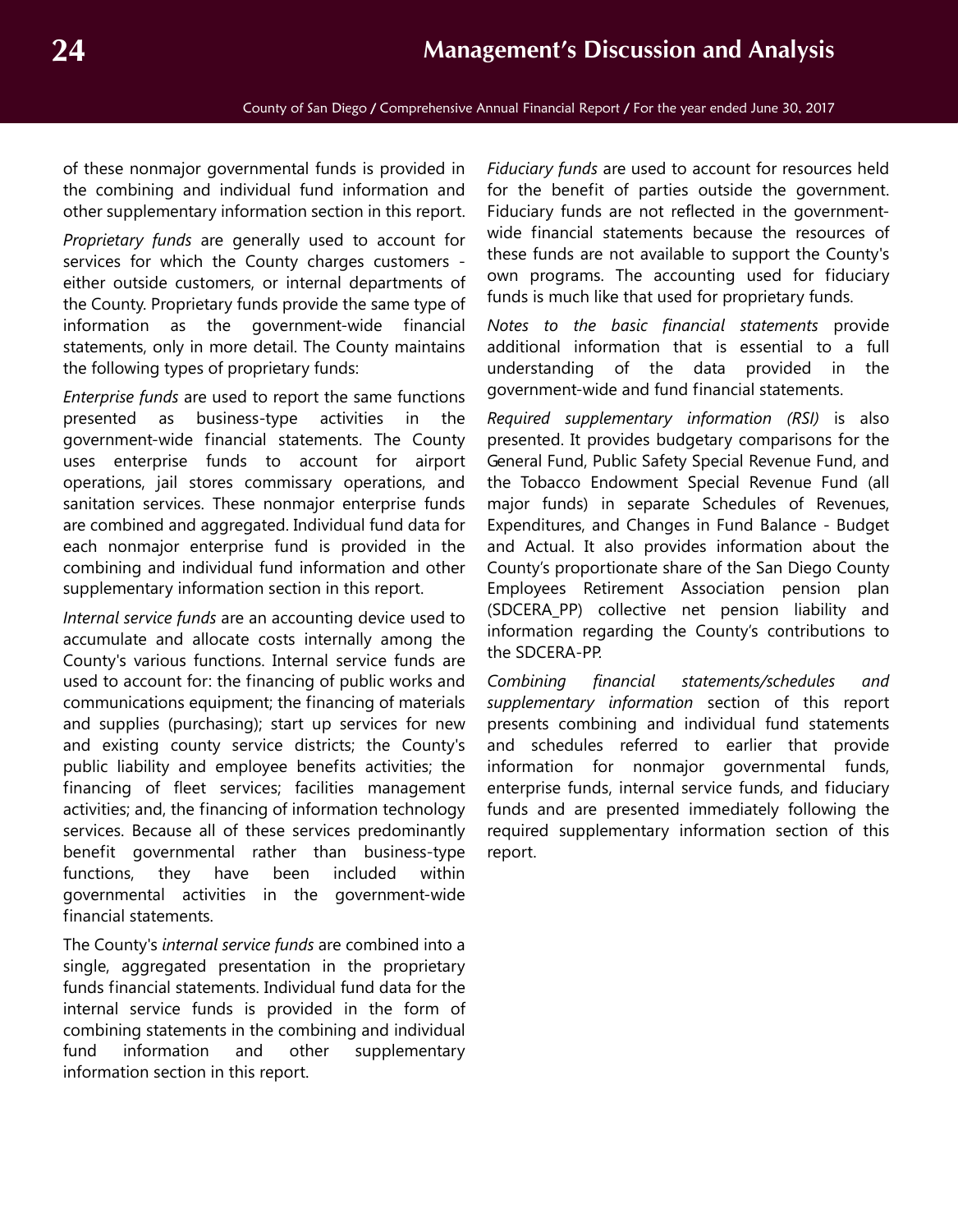# **Government-wide Financial Analysis Table 1**

| <b>Net Position</b>                      |                                                |             |                                                 |         |                              |             |
|------------------------------------------|------------------------------------------------|-------------|-------------------------------------------------|---------|------------------------------|-------------|
| June 30, 2017 and 2016<br>(In Thousands) |                                                |             |                                                 |         |                              |             |
|                                          | <b>Governmental Activities</b><br>2017<br>2016 |             | <b>Business-type Activities</b><br>2017<br>2016 |         | <b>Total</b><br>2017<br>2016 |             |
| <b>ASSETS</b>                            |                                                |             |                                                 |         |                              |             |
| Current and other assets                 | \$<br>3,916,376                                | 3,751,252   | 85,026                                          | 80,623  | 4,001,402                    | 3,831,875   |
| Capital assets                           | 3,426,511                                      | 3,439,540   | 174,044                                         | 167,453 | 3,600,555                    | 3,606,993   |
| Total assets                             | 7,342,887                                      | 7,190,792   | 259,070                                         | 248,076 | 7,601,957                    | 7,438,868   |
| DEFERRED OUTFLOWS OF RESOURCES           |                                                |             |                                                 |         |                              |             |
| Total deferred outflows of resources     | 1,806,299                                      | 736,100     | 7,917                                           | 3,205   | 1,814,216                    | 739,305     |
| <b>LIABILITIES</b>                       |                                                |             |                                                 |         |                              |             |
| Long-term liabilities                    | 5,830,117                                      | 4,479,203   | 18,009                                          | 12,024  | 5,848,126                    | 4,491,227   |
| Other liabilities                        | 573,152                                        | 597,485     | 3,114                                           | 2,520   | 576,266                      | 600,005     |
| <b>Total liabilities</b>                 | 6,403,269                                      | 5,076,688   | 21,123                                          | 14,544  | 6,424,392                    | 5,091,232   |
| DEFERRED INFLOWS OF RESOURCES            |                                                |             |                                                 |         |                              |             |
| Total deferred inflows of resources      | 170,443                                        | 210,864     | 701                                             | 869     | 171,144                      | 211,733     |
| <b>NET POSITION</b>                      |                                                |             |                                                 |         |                              |             |
| Net investment in capital assets         | 3,130,429                                      | 3,124,804   | 174,044                                         | 167,282 | 3,304,473                    | 3,292,086   |
| Restricted                               | 596,862                                        | 604,917     |                                                 |         | 596,862                      | 604,917     |
| Unrestricted                             | (1, 151, 817)                                  | (1,090,381) | 71,119                                          | 68,586  | (1,080,698)                  | (1,021,795) |
| Total net position                       | \$<br>2,575,474                                | 2,639,340   | 245,163                                         | 235,868 | 2,820,637                    | 2,875,208   |

# **Analysis of Net Position**

*Net position* may serve over time as a useful indicator of a government's financial position. In the case of the County, assets and deferred outflows of resources of the County exceeded liabilities and deferred inflows of resources by \$2.82 billion at the close of fiscal year 2017, a decrease of \$54.6 million or 2% over fiscal year 2016. This included a \$12.4 million increase in net investment in capital assets, (a .4% increase over fiscal year 2016), and a decrease of approximately \$8.1 million in the County's restricted net position (a 1.3% decrease over fiscal year 2016). Additionally, unrestricted net position decreased by \$58.9 million, (a 5.8% decrease over fiscal year 2016).

The aforementioned decrease of \$54.6 million in net position was composed of the following changes in total assets, deferred outflows of resources, liabilities, and deferred inflows of resources:

- Total assets increased by \$163.1 million. This included an increase of \$169.5 million in current and other assets offset by a \$6.4 million decrease in capital assets. The net increase of \$169.5 million in current and other assets was primarily attributable to an increase in cash and investments (including restricted and unrestricted cash and investments with fiscal agents) of \$170.7 million, a \$3.3 million increase in property taxes receivables, net, a \$1.9 million increase in inventories, a \$4.4 million increase in prepaid items, offset by a decrease of \$9.2 million in receivables, net (excluding property taxes), and a \$1.6 million decrease in lease receivable.
	- The \$170.7 million net increase in cash and investments, (including restricted and unrestricted cash and investments with fiscal agents) is principally due to a \$9.2 million decrease in receivables, net (excluding property taxes), a \$1.6 million decrease in lease receivable, coupled with a \$33.7 million increase in unearned revenue, offset by a \$3.3 million increase in property taxes receivables, net, an \$11.9 million decrease accounts payable, a \$44.1 million decrease in accrued payroll, and a \$1.4 million decrease in accrued interest; all of which have the net effect of decreasing cash; coupled with increases to cash mainly attributable to \$33.8 million and \$19.6 million in secured property taxes and property taxes in lieu of vehicle license fees, respectively, coupled with \$ 22.9 million in State Aid Mental Health Services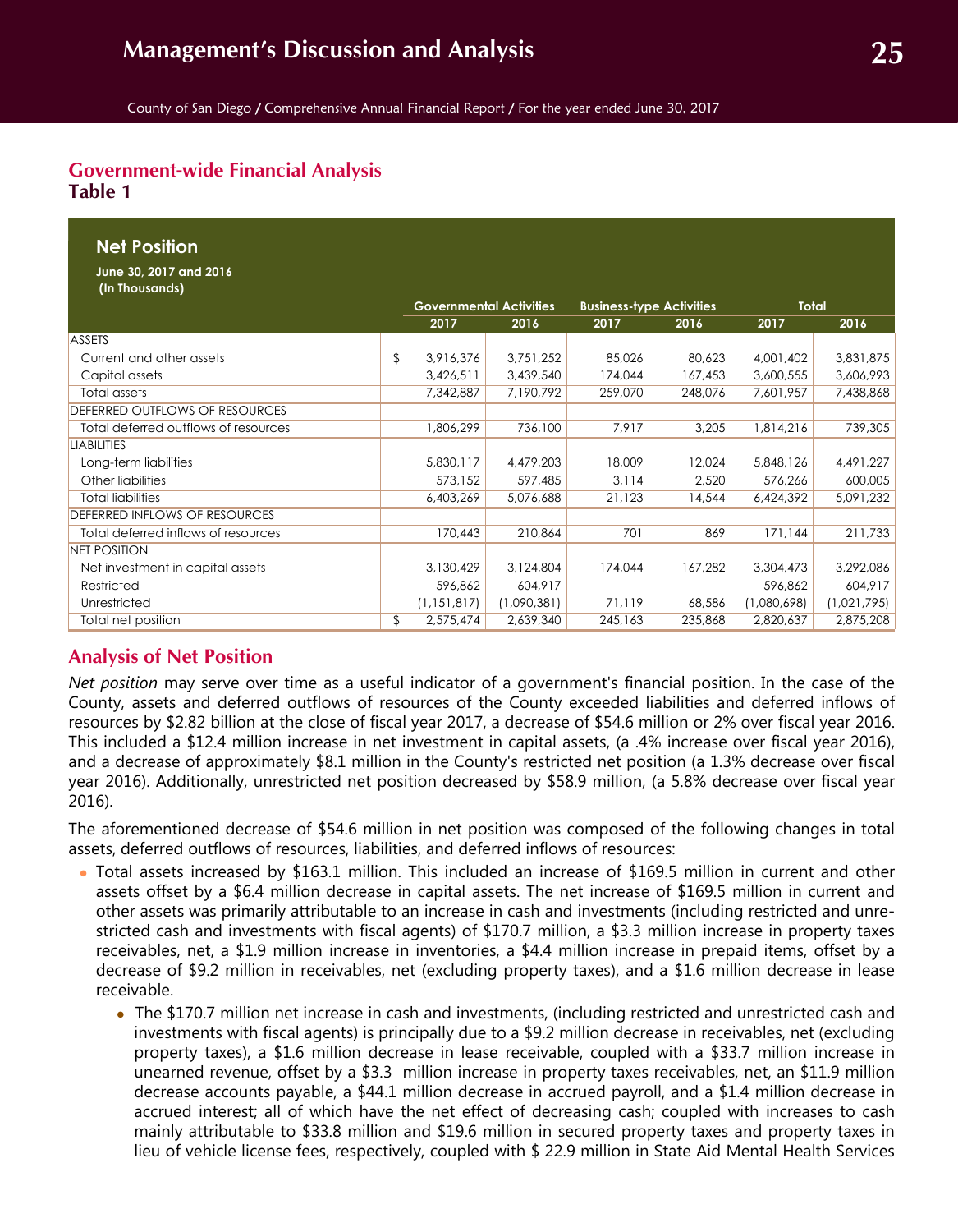Act monies, \$51.9 million in various State aid realignment, \$16.8 million in Behavioral Health realignment, \$13.9 million in institutional care hospital monies due in part to the Intergovernmental Transfer tied to Whole Person Wellness pilot project, \$6.1 million of election services other governmental agencies due to the historical 81 percent voter turnout and 2-card ballot scenario in the November 2016 Presidential General election which resulted in higher overall election cost and therefore higher billable costs to the participating jurisdictions, \$10 million in Section 8 choice vouchers, \$5.9 million in Assembly Bill 109 monies, \$4.3 million in State administration food stamps, and \$1.7 million in State administration aid for families with dependent children.

- The \$3.3 million increase in property taxes receivables, net was principally attributable to an increase in delinquent secured taxes.
- The \$9.2 million decrease in receivables, net is principally due to a decrease of \$17 million in amounts due from other governments, offset by increases in investment earnings and loans of \$6 million and \$1.8 million, respectively.
- The \$6.4 million decrease in capital assets was due in part to a \$39 million increase in land, easements and construction in progress offset by \$45.4 million decrease in other capital assets.
- Deferred outflows of resources increased by \$1.075 billion attributable to additional layers of pension related deferrals added in fiscal year 2017 including \$589 million in changes of assumptions or other inputs and \$524 million in net difference between projected and actual earnings on pension plan investments, coupled with a \$32 million increase in contributions to the pension plan subsequent to the measurement date, offset by \$70 million of amortization of pension related deferrals.
- Total liabilities increased by approximately \$1.333 billion, principally due to a \$1.399 billion increase in the net pension liability, offset by a \$23.7 million net decrease in other liabilities, coupled with a decrease in nonnet pension liability long-term liabilities of \$42.4 million.
	- The decrease in other liabilities of \$23.7 million was primarily due to a \$33.7 million increase in unearned revenue; offset by decreases in accrued payroll, accounts payable and accrued interest of \$44.1 million, \$11.9 million and \$1.4 million, respectively. The \$11.9 million decrease in accounts payable was comprised of a \$10.8 million decrease in Due to other government agencies, coupled with a \$4.5 million decrease in vendors payable, offset by a \$3.4 million increase in other accounts payable.
	- The \$42.4 million decrease in non-net pension liability long-term liabilities was mainly due to a \$62.8 million decrease in long-term debt (see Long-Term Liabilities discussion) coupled with a \$5.6 million decrease in Landfill postclosure; offset by a \$14.7 million increase in claims and judgments, a \$6 million increase in capital leases, a \$5 million increase in compensated absences, and a \$300 thousand increase in pollution remediation liabilities.
- Deferred inflows of resources decreased by \$40.6 million chiefly attributable to a net decrease in pension related deferred inflows of resources of \$38.6 million coupled with a \$2 million net decrease in non-pension related deferred inflows of resources. The net decrease in pension related deferred inflows of resources is attributable to additional layers of pension related deferrals added in fiscal year 2017 including \$18.4 million and \$4.6 million in difference between expected and actual experience in the total pension liability and changes in proportionate share and differences between employer's contributions and proportionate share of contributions, respectively, offset by \$61.6 million of amortization of pension related deferrals. The \$2 million net decrease in non-pension related deferred inflows of resources is mainly attributable to a \$2 million decrease in Air Quality State Moyer Program.

The largest portion of the County's net position reflects its net investment in capital assets of \$3.3 billion (land, easements, buildings and improvements, equipment, software and infrastructure; less any related outstanding debt used to acquire those assets). The County uses these capital assets to provide services to citizens; consequently, these assets are not available for future spending. Although the County's net investment in capital assets is reported net of related debt, it should be noted that the resources needed to repay this debt must be provided from other sources, since the capital assets themselves cannot be liquidated for these liabilities.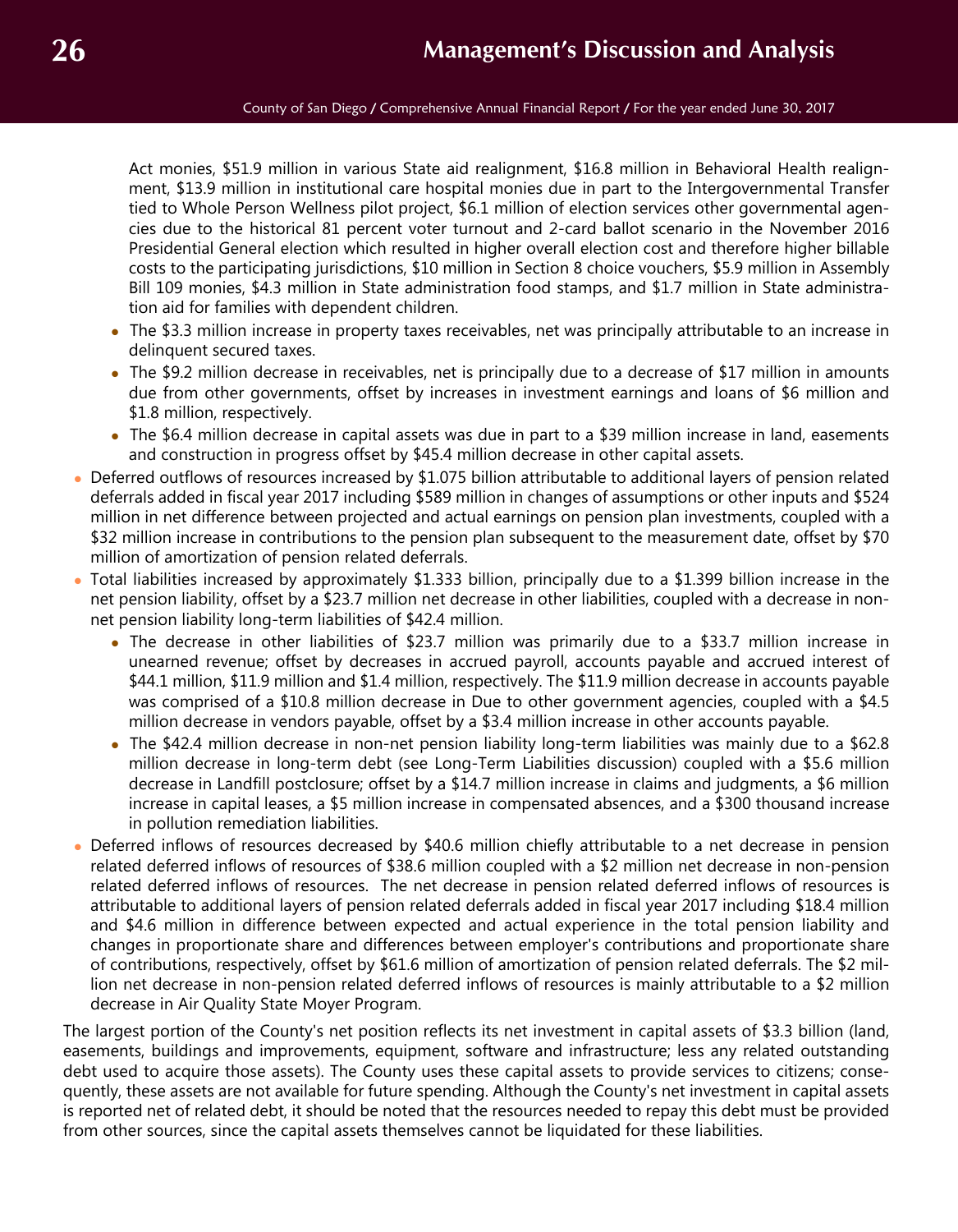An additional portion of the County's net position (restricted net position), equaled \$597 million and represents resources that are subject to external restrictions on how they may be used. External restrictions include those imposed by grantors, contributors, laws and/or regulations of other governments.

The remaining portion of the County's net position includes \$(1.08) billion in negative unrestricted net position; primarily the result of implementing Governmental Accounting Standards Board (GASB) Statement No. 68 Accounting and Financial Reporting for Pensions - an amendment of GASB Statement No. 27 in fiscal year 2015, which resulted in reporting a \$2.25 billion beginning net pension liability and a beginning fiscal year 2015 \$2.25 billion negative unrestricted net position. This amount is offset by positive unrestricted net position, predominantly attributed to the County's General Fund.

# **Table 2**

| For the Years Ended June 30, 2017 and 2016     |                                |           |                                 |          |              |           |           |
|------------------------------------------------|--------------------------------|-----------|---------------------------------|----------|--------------|-----------|-----------|
| (In Thousands)                                 | <b>Governmental Activities</b> |           | <b>Business-type Activities</b> |          | <b>Total</b> |           |           |
|                                                |                                | 2017      | 2016(1)                         | 2017     | 2016         | 2017      | 2016(1)   |
| Revenues:                                      |                                |           |                                 |          |              |           |           |
| Program Revenues                               |                                |           |                                 |          |              |           |           |
| Charges for services                           | \$                             | 547,580   | 512,869                         | 50,506   | 38,763       | 598,086   | 551,632   |
| Operating grants and contributions             |                                | 2,407,522 | 2,543,749                       | 5,659    | 3,513        | 2,413,181 | 2,547,262 |
| Capital grants and contributions               |                                | 16,296    | 12,947                          |          |              | 16,296    | 12,947    |
| <b>General Revenues</b>                        |                                |           |                                 |          |              |           |           |
| Property taxes                                 |                                | 720,645   | 680,434                         |          |              | 720.645   | 680.434   |
| Transient occupancy tax                        |                                | 4,889     | 4.128                           |          |              | 4,889     | 4,128     |
| Real property transfer tax                     |                                | 23,960    | 24,589                          |          |              | 23,960    | 24,589    |
| Miscellaneous taxes                            |                                | 10        | 38                              |          |              | 10        | 38        |
| Property taxes in lieu of vehicle license fees |                                | 371,105   | 351,524                         |          |              | 371,105   | 351,524   |
| Sales and use taxes                            |                                | 27,779    | 28,898                          |          |              | 27,779    | 28,898    |
| Investment earnings                            |                                | 15,315    | 17,818                          | 523      | 1,622        | 15,838    | 19,440    |
| Other                                          |                                | 88,038    | 86,431                          | 2,716    | 8,777        | 90,754    | 95,208    |
| Total revenues                                 |                                | 4,223,139 | 4,263,425                       | 59,404   | 52,675       | 4,282,543 | 4,316,100 |
| Expenses:                                      |                                |           |                                 |          |              |           |           |
| Governmental Activities:                       |                                |           |                                 |          |              |           |           |
| General government                             |                                | 637,532   | 541,255                         |          |              | 637,532   | 541,255   |
| Public protection                              |                                | 1,455,462 | 1,216,828                       |          |              | 1,455,462 | 1,216,828 |
| Public ways and facilities                     |                                | 140,366   | 122,212                         |          |              | 140,366   | 122,212   |
| Health and sanitation                          |                                | 723,508   | 629,536                         |          |              | 723,508   | 629,536   |
| Public assistance                              |                                | 1,179,180 | 1,364,444                       |          |              | 1,179,180 | 1,364,444 |
| Education                                      |                                | 38,477    | 33,608                          |          |              | 38,477    | 33,608    |
| Recreation and cultural                        |                                | 37,727    | 32,569                          |          |              | 37,727    | 32,569    |
| Interest                                       |                                | 79,152    | 81,665                          |          |              | 79,152    | 81,665    |
| <b>Business-type Activities:</b>               |                                |           |                                 |          |              |           |           |
| Airport                                        |                                |           |                                 | 14,518   | 14,439       | 14,518    | 14,439    |
| <b>Jail Stores Commissary</b>                  |                                |           |                                 | 6,007    | 5,362        | 6,007     | 5,362     |
| <b>Sanitation District</b>                     |                                |           |                                 | 25,185   | 28,693       | 25,185    | 28,693    |
| Total expenses                                 |                                | 4,291,404 | 4,022,117                       | 45,710   | 48.494       | 4,337,114 | 4,070,611 |
| Changes in net position before transfers       |                                | (68, 265) | 241,308                         | 13,694   | 4,181        | (54, 571) | 245,489   |
| <b>Transfers</b>                               |                                | 4,399     | 3,714                           | (4, 399) | (3,714)      |           |           |
| Change in net position                         |                                | (63, 866) | 245,022                         | 9,295    | 467          | (54, 571) | 245,489   |
| Net position at beginning of year              |                                | 2,639,340 | 2,394,318                       | 235,868  | 235,401      | 2,875,208 | 2,629,719 |
| Net position at end of year                    | \$                             | 2,575,474 | 2,639,340                       | 245,163  | 235,868      | 2,820,637 | 2,875,208 |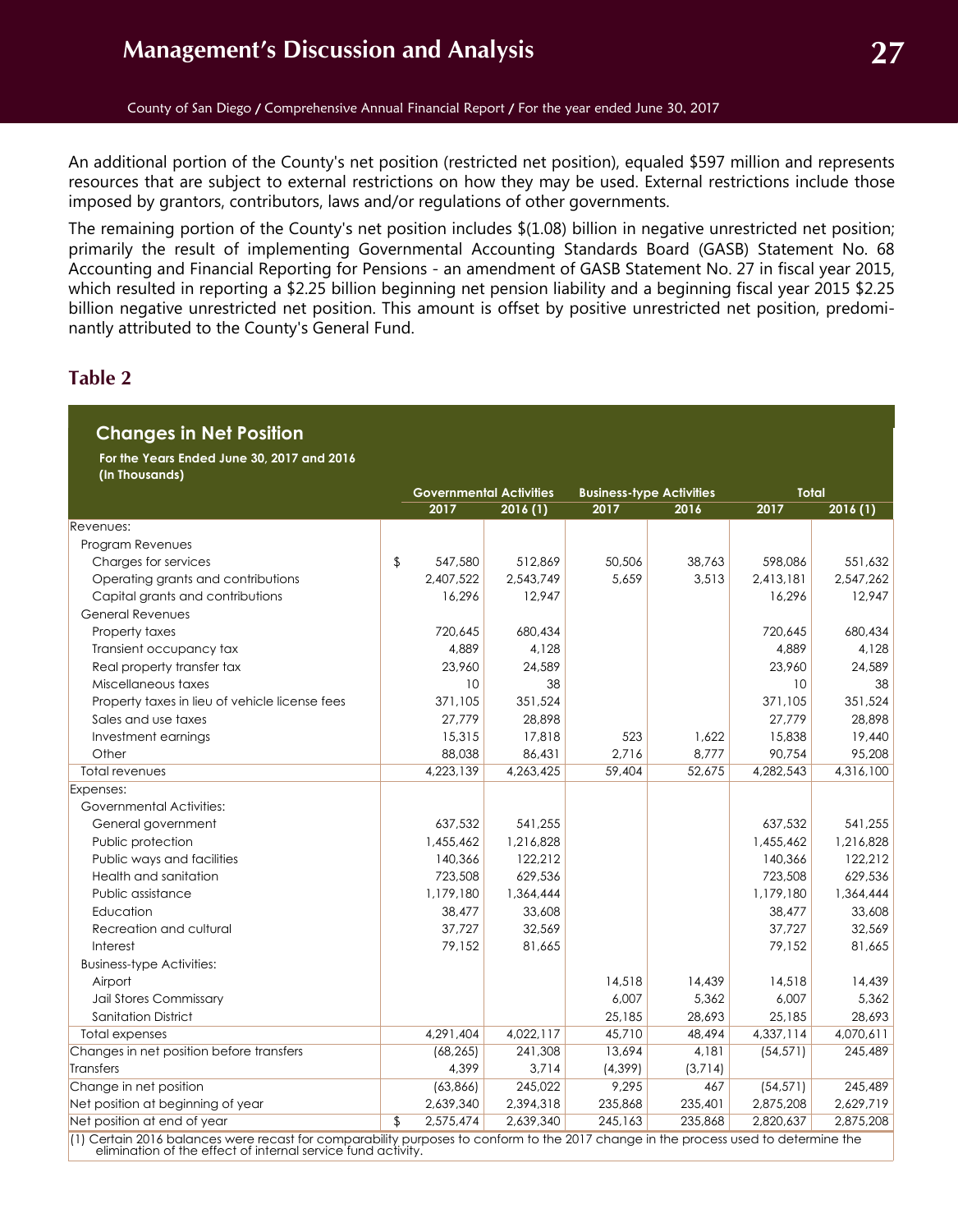# **Analysis of Changes in Net Position**

At June 30, 2017, changes in net position before transfers equaled \$(54.6) million, a \$300.1 million or 122% decrease from the previous year. Principal revenue sources contributing to the change in net position were operating grants and contributions of \$2.41 billion and taxes of \$1.09 billion (including: property taxes and property taxes in lieu of vehicle license fees). These revenue categories accounted for 82% of total revenues. Principal expenses were in the following areas: public protection, \$1.46 billion; public assistance, \$1.18 billion; and health and sanitation, \$724 million. These expense categories accounted for 78% of total expenses.



### **Governmental activities**

At the end of fiscal year 2017, total revenues for the governmental activities were \$4.22 billion, while total expenses were \$4.29 billion. Governmental activities decreased the County's net position by \$63.9 million, while the business-type activities' change in net position equaled \$9.3 million.

#### **Expenses:**

Total expenses for governmental activities were \$4.29 billion, an increase of \$269 million or 7% (\$272 million increase in functional expenses and \$3 million decrease in interest expense). Public protection (34%) and public assistance (27%) were the largest functional expenses, followed by health and sanitation (17%).

The \$272 million net increase in functional expenses consisted of the following:

- \$325 million net increase in pension related expenses;
- \$213 million net decrease in contracted services, including: \$194 million decrease, primarily associated with the transfer of collective bargaining responsibilities to the State for In-Home Supportive Services providers as part of the Coordinated Care Initiative; \$13 million decrease due to lower caseload levels in California Work Opportunity and Responsibility to Kids (CalWORKs) benefits; \$4 million decrease in costs for the Integrated Property Tax System project; \$4 million decrease in road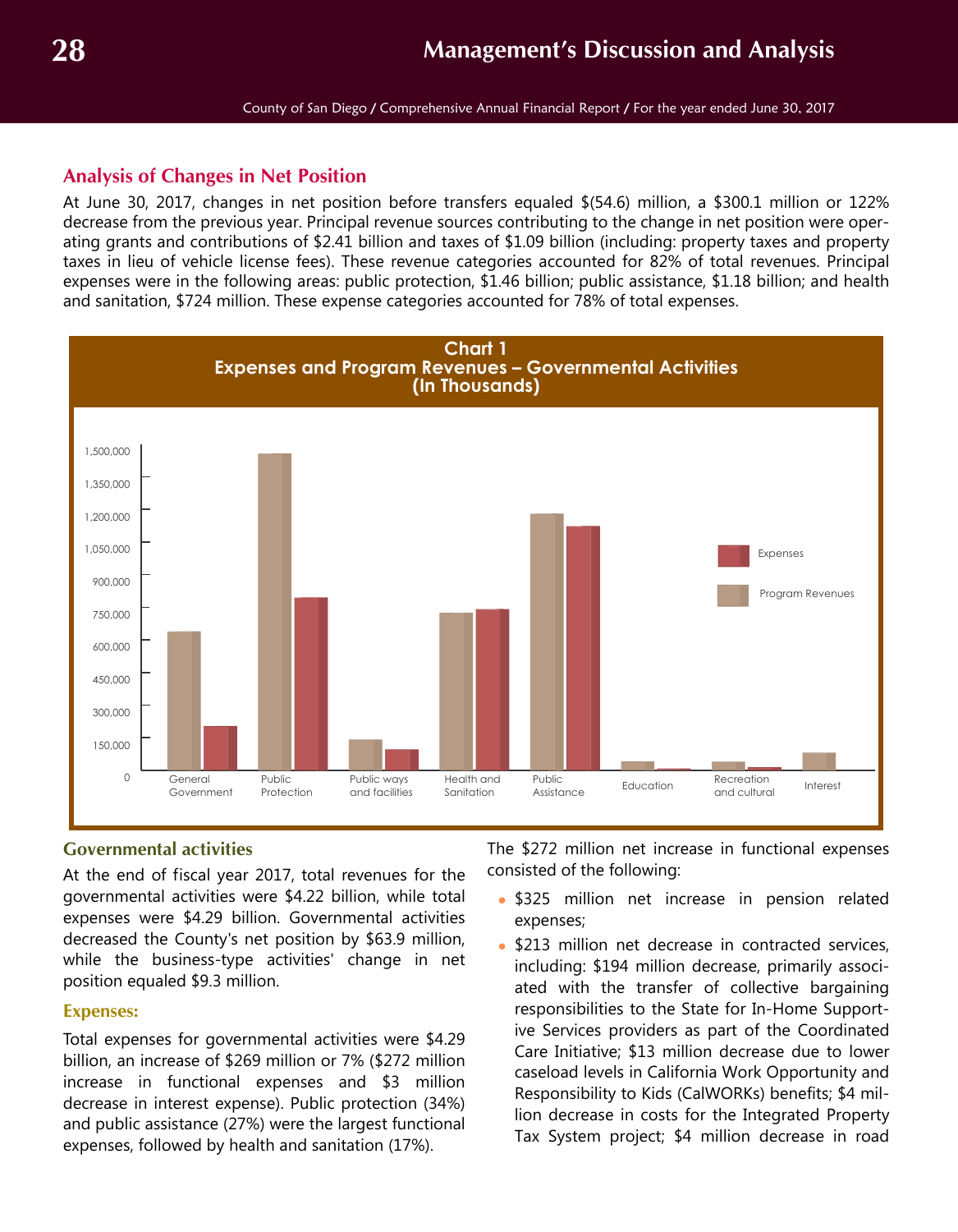related contracts, an increase of \$1 million in multiyear license agreements, a \$600 thousand increase in park land dedication related contracted services, and a \$400 thousand increase in county service district related contracted services;

- \$81 million increase in overall salaries and benefit costs;
- tance \$11 million; actuarial claim payments \$6 million; depreciation - \$6 million; compensated absences - \$5 million; printing - \$5 million; insurance premiums - \$4 million; institutional services - \$3 million; equipment rental - \$3 million; settlement payments - \$2 million; utilities - \$ 2 million; and, a \$1 million loss on disposal of capital assets.

\$48 million increases attributable to: tenant assis-

• \$31 million increase in repairs and maintenance; and,



### **Revenues:**

Total revenues for governmental activities were \$4.22 billion, a net decrease of 1% or \$40 million from the previous year. This net decrease consisted of a net decrease in program revenue of \$98 million; offset by an increase in general revenues of \$58 million as follows:

The \$98 million net decrease in program revenue was primarily due to increases of \$87.2 million and decreases of \$185.2 million noted below:

Increases in program revenues of \$87.2 million were principally composed of the following:

- \$51.9 million in various State aid realignment;
- \$8.1 million in foster care, non-assisted food stamps and aid to families with dependent children related administrative revenues is due to increase in allocations;
- \$8 million increase in state aid community corrections related to Assembly Bill 109;
- \$7 million in MediCal revenue associated with the increased spending due to Affordable Care Act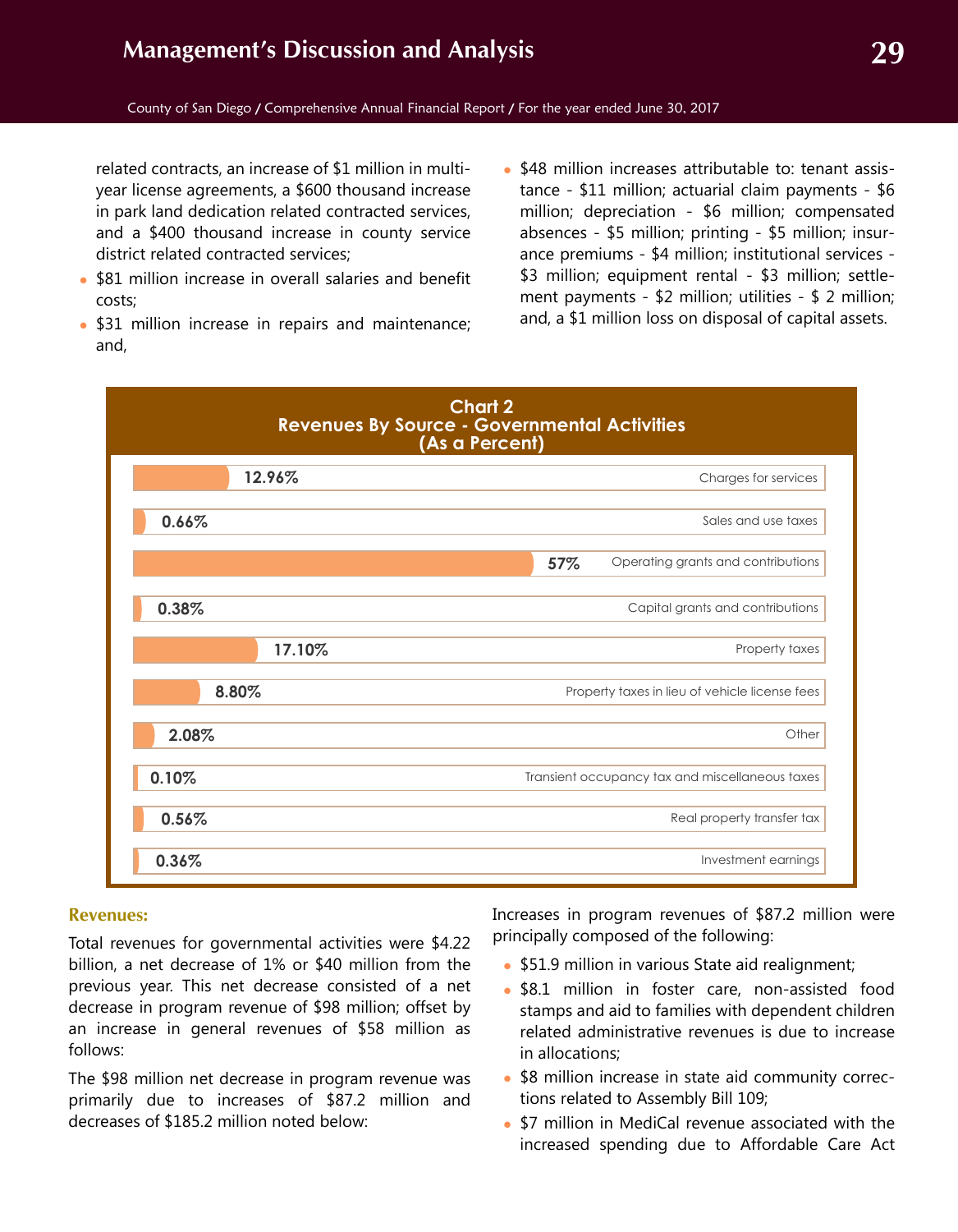implementation and increase in allocation;

- \$3.4 million in service for fire fighters mainly due to new revenue agreements the Office of Emergency Services entered into for fire prevention services and fire protection and emergency services for certain unincorporated areas in the County;
- \$2.5 million in Probation Department state aid juvenile justice;
- \$2 million in Short Doyle Medi-Cal Units of Services, Medi-Cal reimbursable cost per unit rate, and in Federal Financial Participation in Medi-Cal coverage;
- \$1.6 million in Federal Department of Justice Crime Victim assistance;
- \$1.5 million in recording fees; and,
- \$1.2 million in services to property owners.

Decreases in program revenue of \$185.2 million were principally attributable to:

- \$165.4 million in federal aid associated with the transfer of collective bargaining responsibilities to the State for In-Home Supportive Services (IHSS) providers as part of the Coordinated Care Initiative. There is no impact to services resulting from this change;
- \$11.9 million in state aid due to lower caseload levels in California Work Opportunity and Responsibility to Kids (CalWORKs) benefits;
- \$5.9 million in engineering services provided to other governments; and,
- \$2 million in rents and concessions.

General revenues increased overall by approximately \$58 million, principally due to increases of \$40 million in secured property taxes and \$19 million in property taxes in lieu of vehicle license fees, both attributable to the county-wide growth in assessed valuation; offset by a \$1 million decrease in sales and use taxes.

The County's governmental activities rely on several sources of revenue to finance ongoing operations. As shown in Chart 2, operating grants and contributions of \$2.41 billion accounted for 57%, the largest share of this revenue. These monies are received from parties outside the County and are generally restricted to one or more specific programs. Examples of operating

grants and contributions include State and federal revenue for public assistance programs and health and sanitation programs.

Property taxes and property taxes in lieu of vehicle license fees are not shown by program, but are effectively used to support program activities countywide. Combined, these general revenues equaled \$1.09 billion and accounted for 25.9% of governmental activities. Additionally, charges for services were \$548 million and accounted for 12.96% of revenues applicable to governmental activities.

Other factors concerning the finances of the County's major governmental funds are discussed in the governmental funds section of the "Financial Analysis of County Funds."



# **Business-type Activities**

Business-type activities, which are exclusively comprised of enterprise funds, are intended to recover all or a significant portion of their costs through user fees and charges. As shown in Chart 3, charges for services represent \$50.5 million or 85% of total revenues, operating grants and contributions of \$5.7 million represent 9.5% of total revenues, other revenues of \$2.7 million represent 4.6% of total revenues, and investment earnings of \$500 thousand represent .9% of total revenues.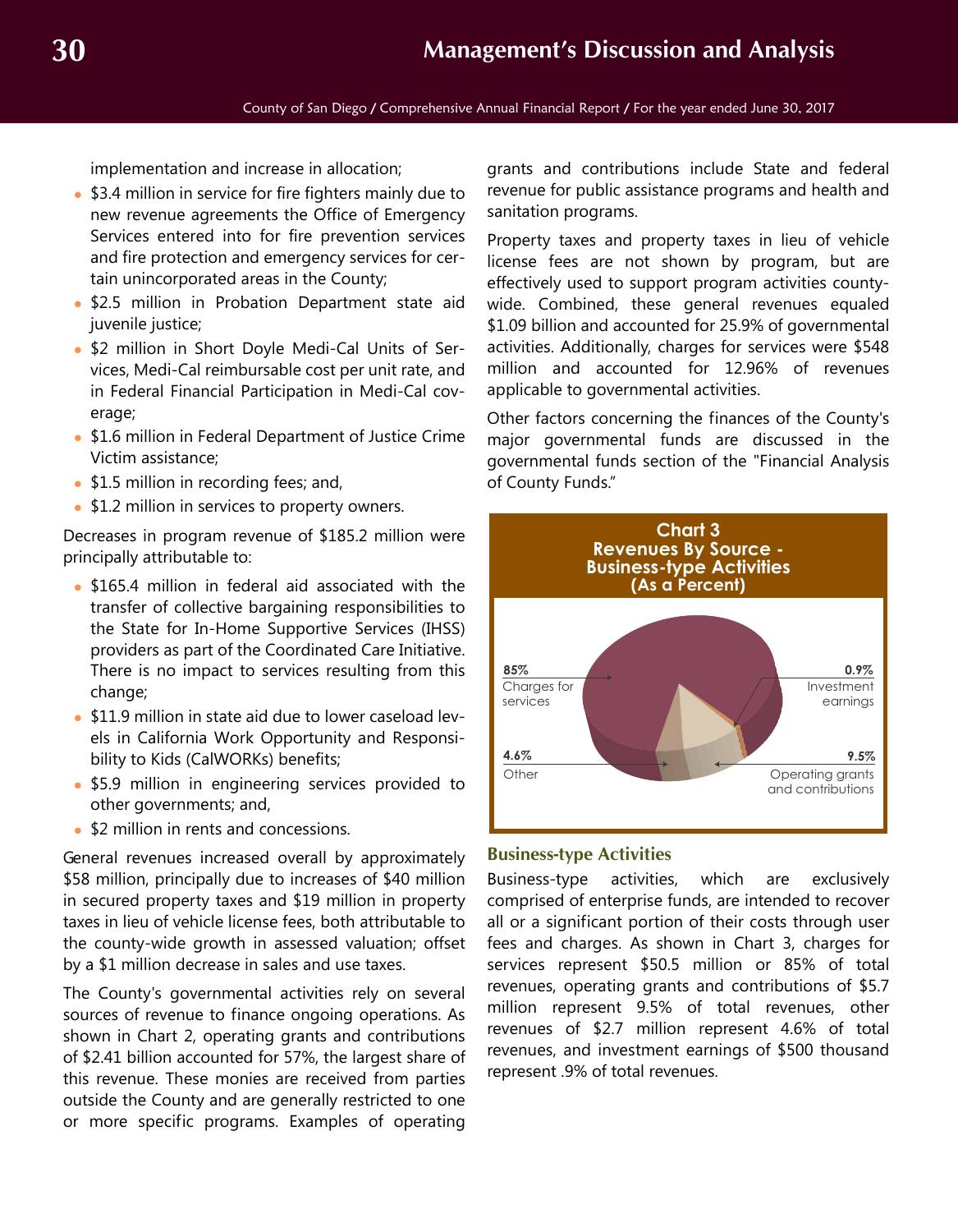Net position of business-type activities increased by approximately \$9.3 million (3.9%). This net increase primarily included the following:

- \$5 million decrease in sewage processing expenses in the Sanitation District Fund;
- \$2.3 million increase in charges for current services in the Airport Fund;
- \$2.2 million increase in grants in the Airport Fund;
- \$500 thousand decrease in contracted services in the Airport Fund;
- \$500 thousand decrease in repairs and maintenance in the Airport Fund;
- \$800 thousand increase in repairs and maintenance in the Sanitation District Fund;
- \$300 thousand increase in other expenses in the Sanitation District Fund; and,
- \$100 thousand increase in equipment rental in the Sanitation District Fund.

# **Financial Analysis of County Funds**

The County uses fund accounting to demonstrate and ensure compliance with finance-related legal requirements.

### **Governmental Funds**

The focus of the County's governmental funds is to provide information on near-term inflows, outflows, and balances of resources that are available for spending. Such information is useful in assessing the County's financing requirements. In particular, unassigned fund balance may serve as a useful measure of a government's net resources available for spending at the end of the fiscal year. Types of major governmental funds reported by the County include the General Fund, the Public Safety Special Revenue Fund, and the Tobacco Endowment Special Revenue Fund. Nonmajor governmental funds include special revenue funds, debt service funds, and capital projects funds.

At June 30, 2017, the County's governmental funds had combined ending fund balances of \$2.92 billion, an increase of \$141 million in comparison to the prior fiscal year. Of the total June 30, 2017 amount, \$697.3 million constituted unassigned fund balance, which is available for spending at the County's discretion. \$484.9 million of fund balance is assigned, \$1.05 billion

is committed, \$663 million is restricted, and \$26 million is nonspendable. (Please refer to Note 1 in the notes to the financial statements for more details regarding fund balance classifications.)

Governmental revenues overall totaled \$4.16 billion representing a 2.1% decrease. Governmental expenditures totaled \$4.03 billion, a 3.5% decrease from the fiscal year ended June 30, 2016.

### **General Fund:**

The General Fund is the chief operating fund of the County. At the end of fiscal year 2017, its unassigned fund balance was \$697.3 million, while total fund balance was \$2.145 billion, an increase of \$138 million from fiscal year 2016.

This \$138 million increase in fund balance was composed of \$397.7 million in increases and \$259.7 million in decreases as follows:

Increases to fund balance of \$397.7 million were composed of:

- \$210 million net decrease in contracted services, including: \$194 million decrease - primarily associated with the transfer of collective bargaining responsibilities to the State for In-Home Supportive Services providers as part of the Coordinated Care Initiative; \$13 million decrease due to lower caseload levels in California Work Opportunity and Responsibility to Kids (CalWORKs) benefits; \$4 million decrease in costs for the Integrated Property Tax System project; and an increase of \$1 million increase in multi-year license agreements;
- \$51.9 million in various State aid realignment;
- \$50 million in secured property taxes and property taxes in lieu of vehicle license fees attributable to the county-wide growth in assessed valuation;
- \$18.4 million decrease in capital outlay expenditures;
- \$8.9 million in real property transfer tax;
- **\$8.1** million in foster care, non-assisted food stamps and aid to families with dependent children related administrative revenues is due to increase in allocations;
- \$8 million in state aid community corrections related to Assembly Bill 109;
- \$7 million in MediCal revenue associated with the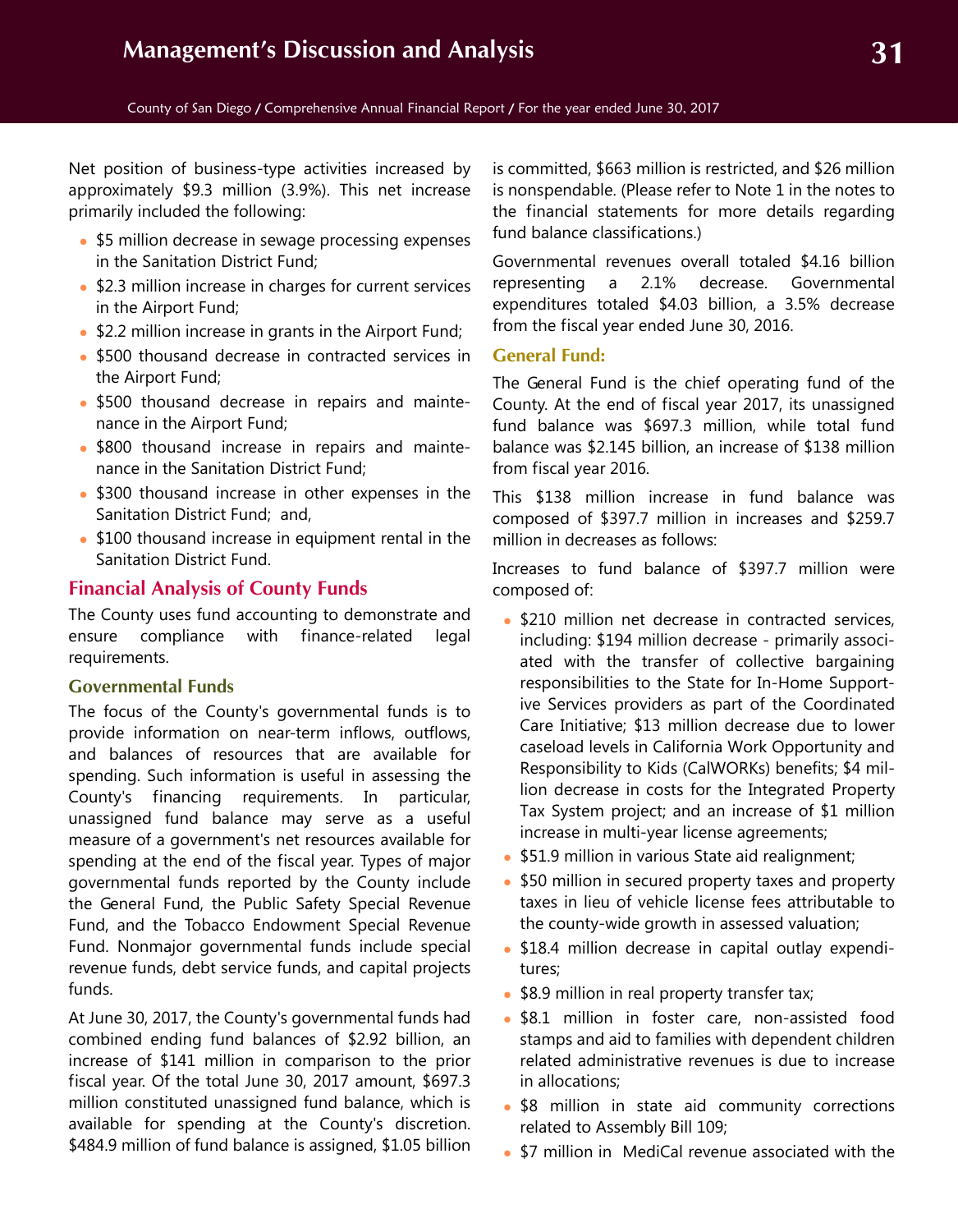increased spending due to Affordable Care Act implementation and increase in allocation;

- \$6.8 million in institutional care hospital monies due in part to the Intergovernmental Transfer tied to Whole Person Wellness pilot project;
- \$6.1 million of election services other governmental agencies due to the historical 81 percent voter turnout and 2-card ballot scenario in the November 2016 Presidential General election which resulted in higher overall election cost and therefore higher billable costs to the participating jurisdictions;
- \$5.4 million in Probation community corrections;
- \$3.4 million in service for fire fighters mainly due to new revenue agreements the Office of Emergency Services entered into for fire prevention services and fire protection and emergency services for certain unincorporated areas in the County;
- \$3 million in aid payment revenue for Foster Care and Adoptions due to the implementation of State's Continuum of Care Reform legislation;
- **\$2.5 million in Probation Department state aid** juvenile justice;
- \$2 million in Short Doyle Medi-Cal Units of Services, Medi-Cal reimbursable cost per unit rate, and in Federal Financial Participation in Medi-Cal coverage;
- \$1.6 million in Federal Department of Justice Crime Victim assistance;
- \$1.5 million in recording fees;
- \$1.2 million in services to property owners;
- \$800 thousand in transient occupancy taxes;
- \$700 thousand in current unsecured property taxes; and
- \$400 thousand in marriage licenses.

Decreases to fund balance of \$259.7 million were composed of:

- \$165.4 million in federal aid associated with the transfer of collective bargaining responsibilities to the State for In-Home Supportive Services (IHSS) providers as part of the Coordinated Care Initiative. There is no impact to services resulting from this change;
- \$76.4 million net increase in salaries and benefit

costs primarily attributable to negotiated labor agreements, increase in staffing, increase in retirement costs, and overtime incurred in various departments;

- **\$11.9 million in state aid due to lower caseload** levels in California Work Opportunity and Responsibility to Kids (CalWORKs) benefits;
- \$2.2 million in penalty assessments;
- \$2 million in rents and concessions; and,
- \$1.8 million due to a one time revenue received in fiscal year 2015-16 related to a Joint Powers Agreement with the State of California, Department of Transportation for the Next Generation Regional Communications System.

### **Public Safety Special Revenue Fund:**

This fund was established to account for Proposition 172 half-cent sales taxes collected and apportioned to the County by the State Board of Equalization to fund public safety activities. Per Government Code Section 30052, a "maintenance of effort" (pre-Proposition (Prop) 172 public safety funding level) must be maintained by the County to comply with the statute's spending requirements. In accordance with the Code, funds are allocated to the Sheriff, District Attorney, and Probation departments. Transfers-out of this fund subsidize the following types of public safety activities: juvenile detention services; facilities maintenance and support; capital projects, equipment and other onetime expenditures; on-going technology initiatives; and various region-wide services.

As of June 30, 2017, the total (restricted) fund balance in the Public Safety Special Revenue Fund was \$61.8 million, a \$3.5 million increase from the previous fiscal year; chiefly due to a \$9.9 million increase in Prop 172 revenues due to continued improvements in the local economy.

# **Tobacco Endowment Special Revenue Fund:**

This special revenue fund is used to account for the \$411 million the County received from the Tobacco Asset Securitization Corporation (Corporation) related to the sale of 25 years of tobacco settlement revenue in fiscal year 2002; and an additional \$123 million the County received from the Corporation resulting from the issuance of the San Diego County Tobacco Asset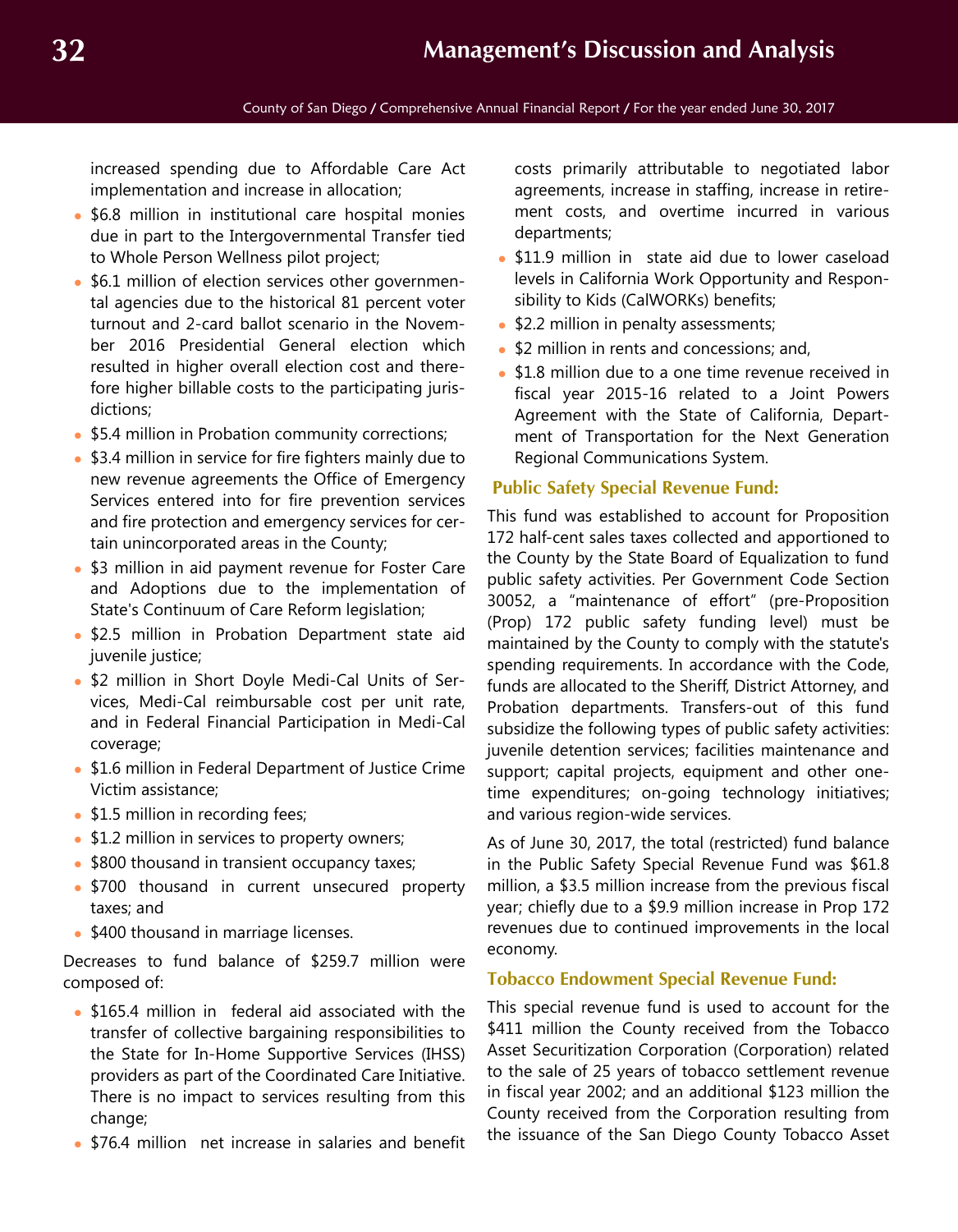Securitization Corporation refunding bonds in fiscal year 2006. At the end of fiscal year 2017, fund balance was \$303.5 million, a decrease of approximately \$5.1 million from fiscal year 2016, principally due to investment income of \$975 thousand offset by \$6 million in transfers out to the General Fund for the support of health related program expenditures, coupled with \$117 thousand of administrative costs.

# **Other Governmental Funds:**

Other governmental funds consist of nonmajor funds, which include special revenue funds, debt service funds, and capital projects funds. Individual fund data for each of these nonmajor governmental funds is provided in the combining and individual fund information and other supplementary information section in this report.

As of the end of fiscal year 2017, the fund balances of the other governmental funds totaled \$414.5 million, a net increase of \$4.5 million from the prior year. This \$4.5 million net increase consisted of \$26.9 million in increases, offset by decreases of \$22.4 million as follows.

\$26.9 million increase to Other Governmental Funds' fund balance:

- \$16 million increase in Inactive Wastesites Special Revenue Fund's fund balance is mainly due to a \$21 million transfer of general purpose revenue to fund ongoing operational and maintenance costs at County landfills, offset by \$5 million in inactive wastesites maintenance costs;
- \$2.3 million increase in Air Pollution Special Revenue Fund's fund balance is attributable to a \$3.7 million increase in revenue related to the Carl Moyer Program, offset by a \$100 thousand decrease in revenue grants related to the Clean Air Act, a \$400 thousand decrease in air pollution control fees; coupled with a \$250 thousand increase in mobile incentives expenditures, \$150 thousand in air quality power generator mitigation expenditures and \$100 thousand in administration expenditures; and a \$400 thousand increase in capital outlay;
- \$2 million increase in the County Service Districts Special Revenue Fund's fund balance is mainly due to a \$1 million increase in property tax revenue, a

\$600 thousand increase in revenue related to the County's annexation of the Rural Fire Protection District, and a \$100 thousand increase in assistance program revenue, coupled with \$300 thousand decrease in repairs and maintenance expenditures;

- \$2 million increase in Parkland Dedication Special Revenue Fund's fund balance principally resulted from an increase in fees from developers for dwelling permits;
- **\$1.6 million increase in the County Library Special** Revenue Fund's fund balance is primarily due to a \$1.7 million increase in property tax revenue, coupled with a \$700 thousand increase in aid from redevelopment successor agency, offset by an \$800 thousand decrease in donations from private parties;
- \$1 million increase in the Asset Forfeiture Program Special Revenue Fund's fund balance is due to an increase in Federal Aid revenue from the Department of Justice Equitable Sharing Program and asset forfeiture monies received from the U.S. Treasury;
- \$1 million increase in Edgemoor Development Special Revenue Fund's fund balance consists of a \$3 million increase in transfers in from the General Fund, a \$1 million transfer from the Capital Outlay Fund related to the transfer of three acres from the Assessor, offset by a \$2 million decrease in the sale of capital assets, and a \$1 million decrease in MediCal Assistance Program revenue; and,
- \$1 million increase in Lighting Maintenance District Special Revenue Fund's fund balance is primarily related to an increase in services to property owners revenue attributable to a rate increase in fiscal year 2016-17 for benefit assessments.

\$22.4 million decrease to Other Governmental Funds' fund balance:

**\$10.8 million decrease in the Road Special Revenue** Fund's fund balance is mainly due to an \$18.3 million decrease in TransNet one-half percent sales and use tax, a \$6.1 million decrease in engineering services other governments revenues, a \$4.4 million decrease in State highway users tax, a \$2 million decrease in transportation impact fee recovery revenues, a \$1 million decrease in federal aid for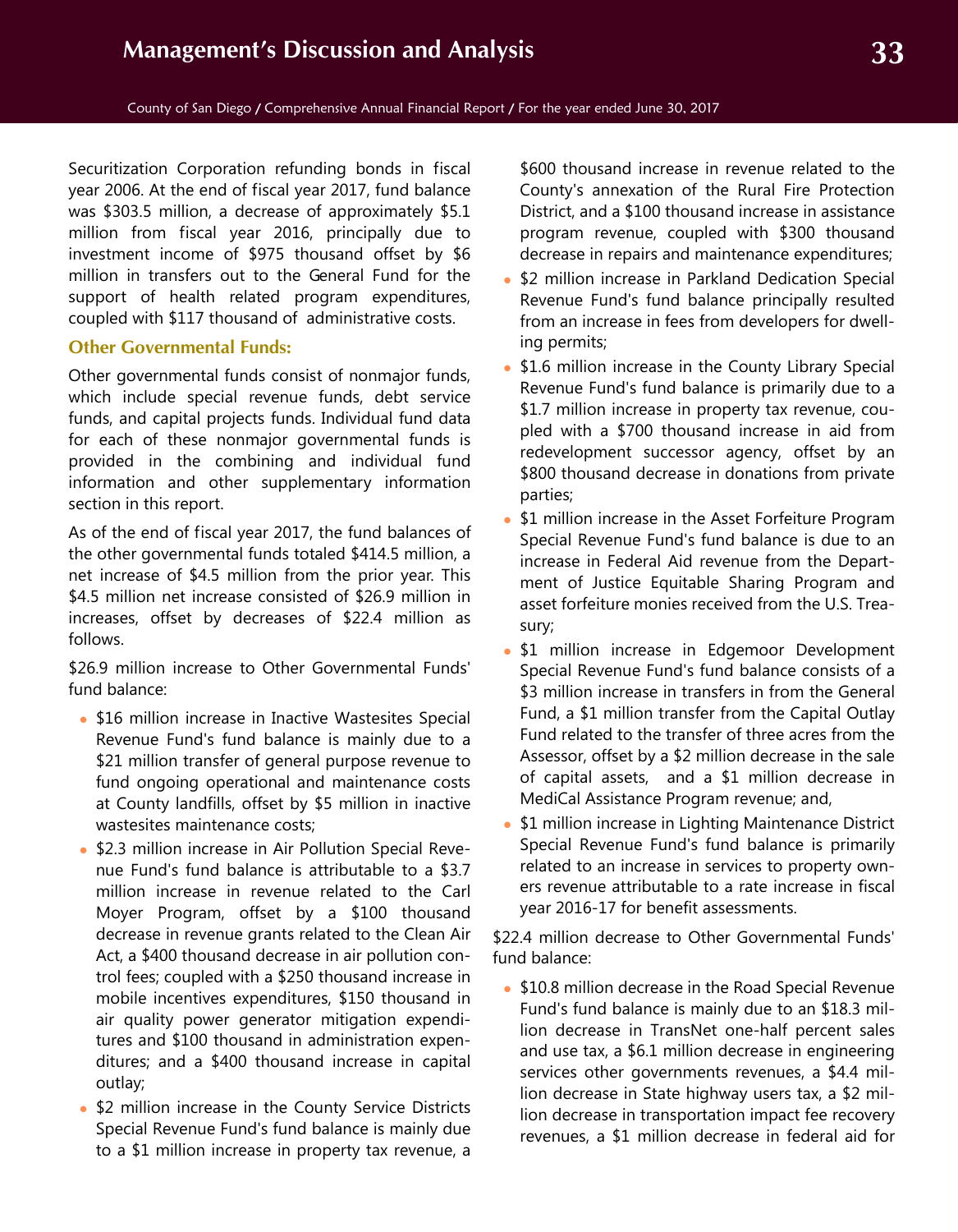construction and a \$1 million decrease in franchise fees; offset by a \$22 million decrease in capital outlay expenditures;

- \$6.6 million decrease in the Capital Outlay Fund's fund balance is chiefly due to an increase in operating transfers out to the General Fund to return monies no longer needed for various completed capital projects; and,
- \$5 million decrease in the Housing Authority-Other Special Revenue Fund's fund balance is attributable to a \$10 million increase in Section 8 choice vouchers; offset by a \$11 million increase in tenant assistance expenditures, coupled with a \$4 million increase in repairs and maintenance expenditures.

### **Proprietary Funds**

The County's proprietary funds provide the same type of information found in the government-wide financial statements, but in more detail. The nonmajor enterprise funds and the internal service funds are combined into single, aggregated presentations in the proprietary fund financial statements. Individual proprietary fund data is presented in the combining financial statements/schedules and supplemental information section of this report.

#### **Enterprise Funds:**

See previous discussion above regarding businesstype activities.

#### **Internal Service Funds:**

Net position of the internal services funds (ISF) totaled \$47.9 million, a net increase of \$3 million or 7% from the prior year. This \$3 million increase primarily consisted of the following:

• \$14 million increase in the Employee Benefits Fund principally due to \$47.4 million in charges for current services provided to the General Fund - \$44 million, Road Fund - \$1.2, County Library Fund - \$500 thousand, and \$1.7 million in services provided to other funds, coupled with an approximately \$1 million in investment earnings and \$300 thousand of transfers in from the General Fund and \$300 thousand in third party recoveries; offset by \$21.8 million and \$1.4 million of workers compensation payments and other claim payments, respectively, coupled with \$11.8 million in contracted services;

- **\$1.8 million increase in the Fleet Services Fund pri**marily due to a \$700 thousand increase in charges for current services provided to the General Fund, coupled with a \$600 thousand decrease in fuel costs and a \$500 thousand increase in capital contributions;
- \$1.6 million increase in the Road and Communication Equipment Fund chiefly due to approximately \$1.4 million in total transfers from the General Fund - \$400 thousand, Road Fund - \$500 thousand and Sanitation District Fund - \$500 thousand, coupled with investment earnings of \$100 thousand and a \$100 thousand gain on disposal of assets;
- \$10.4 million decrease in the Public Liability Insurance Fund chiefly due to \$4.9 million increase in charges for current services provided to the General Fund; offset by a \$14.2 million increase in actuarial claim payments, coupled with a \$1.1 million increase in contracted services;
- \$2.4 million decrease in the Facilities Management Fund mainly due to a \$13.3 million increase in charges for current services provided to the General Fund; offset by decreases of \$700 thousand and \$400 thousand in charges for services provided to the County Library Fund and Inmate Welfare Fund, respectively, coupled with a \$1 million decrease in other revenue, a \$12 million increase in repairs and maintenance, a \$1 million increase in utilities and a \$600 thousand increase in household expenses;
- \$1.0 million decrease in the Information Technology Fund principally due to \$141 million in charges for current services provided to the General Fund - \$130.3 million, Road Fund - \$2.1 million, County Library Fund - \$2.1 million, Air Pollution Fund - \$1.7 million, and \$4.8 million in services provided to other funds, coupled with a \$5 million transfer in from the General Fund; offset by a \$147 million increase in contracted services; and,
- \$600 thousand decrease in the Purchasing Fund principally due to a \$500 thousand decrease in charges for current services provided to the General Fund - \$100 thousand, Road Fund - \$100 thousand and Capital Outlay Fund - \$300 thousand, coupled with a \$100 thousand increase in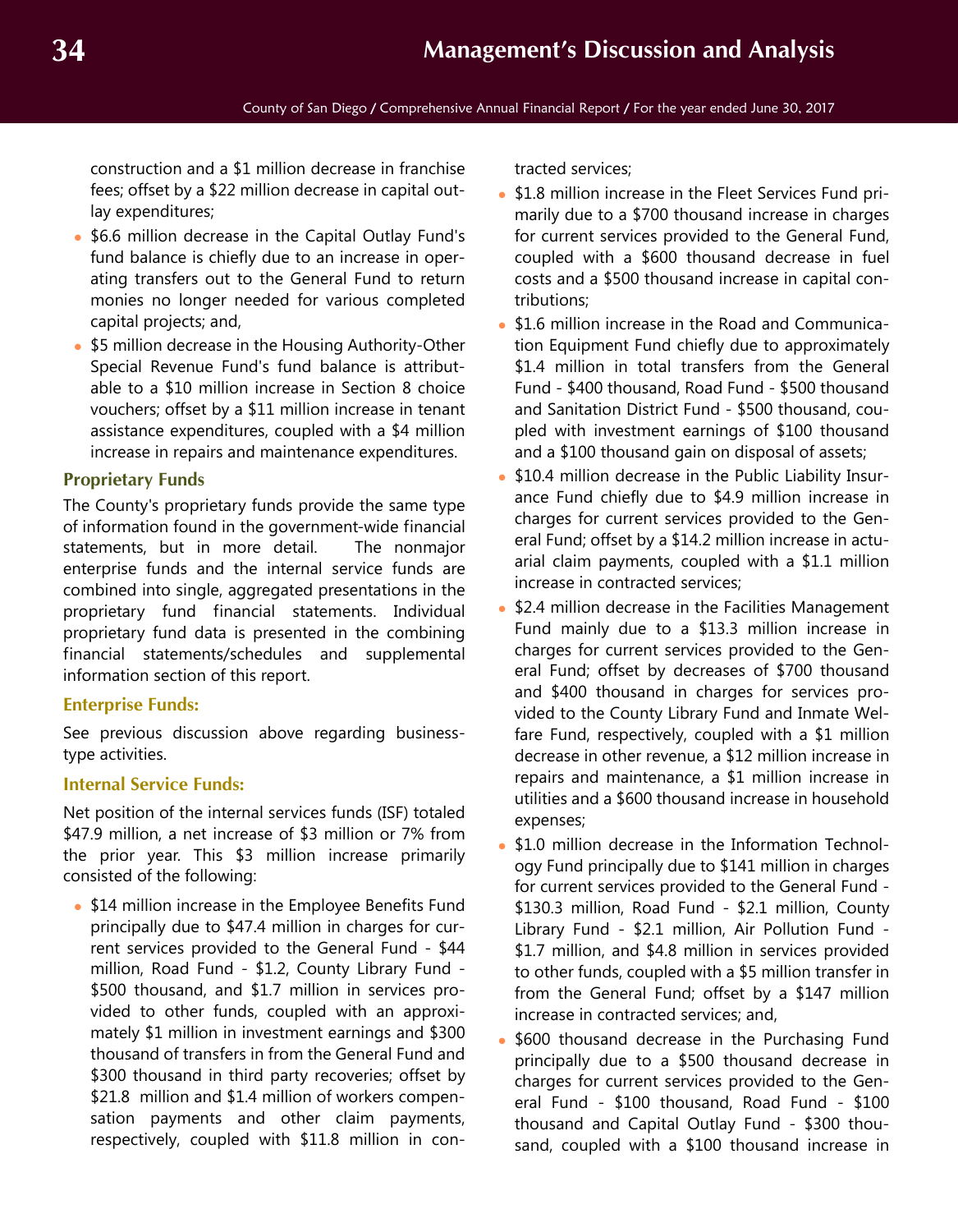contracted services.

### **Fiduciary Funds**

The County maintains fiduciary funds for the assets of the *Pooled Investments-Investment Trust Funds, Private Purpose Trust Fund* and the *Agency Funds*.

## **Pooled Investments - Investment Trust Funds:**

These funds were established for the purpose of reporting pooled investments. The Pooled Investments - Investment Trust Funds' net position totaled \$5.50 billion, an increase of \$118 million, from the previous year. This increase was substantially due to contributions to investments of \$9.897 billion coupled with investments earnings of \$28 million, offset by distributions from investments of \$9.807 billion.

#### **Private Purpose Trust Fund:**

The private purpose trust fund reports the assets, liabilities, and activities of the County of San Diego Successor Agency formed pursuant to California Assembly Bill x1 26 on February 1, 2012 upon dissolution of the San Diego County Redevelopment Agency (SDCRA). The County of San Diego Successor Agency Private Purpose Trust Fund's net position had a deficit balance of approximately \$13.7 million at June 30, 2017, an increase of \$900 thousand. This increase was mainly due to \$2.2 million of property taxes - Successor Agency Redevelopment Property Tax Trust Fund distribution, offset by contributions to other agencies and interest charges of approximately \$1.3 million.

#### **Agency Funds:**

Agency funds maintain assets held in an agent capacity for other governments, organizations, and individuals. These assets do not support the County's programs or services. Any portion of the agency funds' assets held at fiscal year end for other County funds are reported in those funds rather than in the agency funds.

# **General Fund Budgetary Highlights**

The County's final budget differs from the original budget (see Notes to required supplementary information) in that it contains supplemental appropriations approved during the fiscal year for various programs and projects, as well as transfers of appropriations, budget corrections, rebudgets, and account reclassifications. For the fiscal year ended

June 30, 2017, net expenditure appropriations increased by \$67.1 million and appropriations for transfers out increased by \$6.6 million for a net increase of \$73.7 million.

Significant appropriation increases of note to the original budget were the following:

- \$28.0 million advance to the Road Fund for road resurfacing and rehabilitation.
- \$13.6 million for Chollas Creek stormwater management costs associated with an agreement with the City of San Diego for annexation of an unincorporated island.
- \$12.2 million for consolidation of the County's data center and new technology and projects associated with the Information Technology and Telecommunications Agreement with HP Enterprise Services, LLC.
- **\$7.8 million for design and construction of the Pine** Valley Fire Station.
- \$3.7 million in payments from the California Department of Transportation associated with the Next Generation Regional Communications System for law enforcement.
- \$3.4 million for firefighters, fire services, emergency medical services and facility improvements at various fire stations.

Actual revenues underperformed final budgeted amounts by \$47.4 million, while actual expenditures were less than the final budgeted amount by \$585.5 million. The combination of revenue and expenditure shortfalls resulted in a revenue/expenditure operating variance of \$538.1 million. Other financing sources and uses of funds resulted in a net sources versus uses variance from budget of \$259.5 million. These combined amounts resulted in a variance in the net change in fund balance of \$797.6 million.

Highlights of actual expenditures compared to final budgeted amounts are as follows: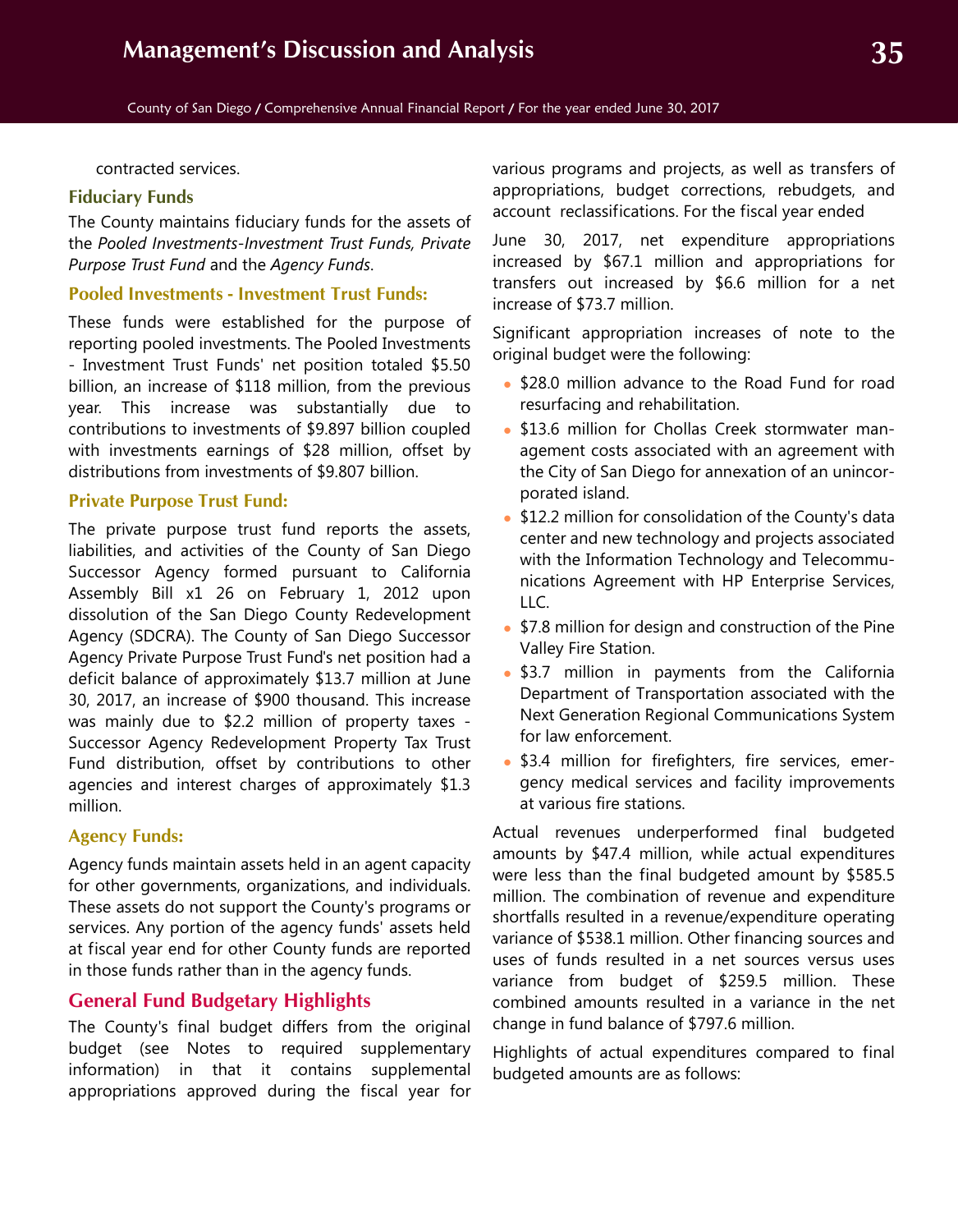# **Salaries and Benefits:**

The final budget over expenditure variance across all functions in this category was \$67.9 million. Savings were realized in the Public Safety Group, Health and Human Services Agency, Land Use and Environment Group, Finance and General Government Group and Community Services Group from lower than budgeted salaries and employee benefits costs due to staff turnover and departments management of vacancies.

# **Services and Supplies:**

The final budget over expenditure variance across all County groups in this category was \$378.6 million. Overall, this expenditure variance primarily resulted from a lower demand for services than budgeted levels and lower costs than anticipated for various projects.

# **Delayed Expenditures:**

Many County projects, such as maintenance and information technology, take place over more than one fiscal year. At inception they are budgeted at full expected cost, resulting in budgeted over expenditure variances that are rebudgeted in the new fiscal year. For example, a positive expenditure variance of approximately \$1.1 million for a Zoning Ordinance Update in Planning & Development Services and \$0.5 million for a Warehouse Asset Tracking System in the Registrar of Voters.

# **Management and Contingency Appropriations:**

The County annually sets up management and contingency appropriations for a variety of one-time capital and operating expenditures as well as potential emergencies, based on both ongoing general purpose revenues and available prior years' fund balance. Unexpended management and contingency reserves appropriations resulted in budget over actual variances of \$27.2 million and \$22.7 million, respectively. Note that the Management Reserves are included within various functional activities.

# **Capital Assets and Commitments**

# **Capital Assets**

At June 30, 2017, the County's capital assets for both governmental and business-type activities were \$3.43 billion and \$174 million, respectively, net of accumulated depreciation/amortization. Investment in

capital assets includes land, construction in progress, buildings and improvements, infrastructure (including roads, bridges, flood channels, and traffic signals), equipment, software and easements. Significant increases to capital assets in fiscal year 2017 included:

## **Governmental Activities:**

- \$30 million towards construction and improvements of County maintained roads, bridges, and other road related infrastructure.
- \$25.3 million towards construction of Crime Lab. Total project costs are estimated at \$83.9 million.
- \$22.9 million towards acquisition of equipment.
- \$17.2 million towards development of various software applications.
- \$10.1 million towards improvement of various capital projects.
- **\$7.9 million towards various land acquisitions for** the Multiple Species Conservation Program (MSCP).
- \$6.8 million in infrastructure donated by developers.
- \$5 million in structures from donation.
- \$4.4 million towards construction of Imperial Beach Library. Total project costs are estimated at \$9.1 million.
- **\$3.3 million towards construction of Regional** Communication System. Total project costs are estimated at \$35.9 million.
- \$2.4 million towards construction of County Operation Center Fleet and Parking Structure. Total project costs are estimated at \$23.6 million.
- \$2.4 million towards construction of the Las Colinas Detention and Reentry Facility in Santee. Total project costs are estimated at \$230.2 million.
- \$2.2 million towards construction of North Inland Coastal Health and Human Services Agency Facility. Total project costs are estimated at \$24 million.
- \$1.4 million from land donations.
- **\$1.2 million from equipment donations.**
- **\$1.1 million towards construction of the Borrego** Springs Community Library. Total project costs are estimated at \$11.7 million.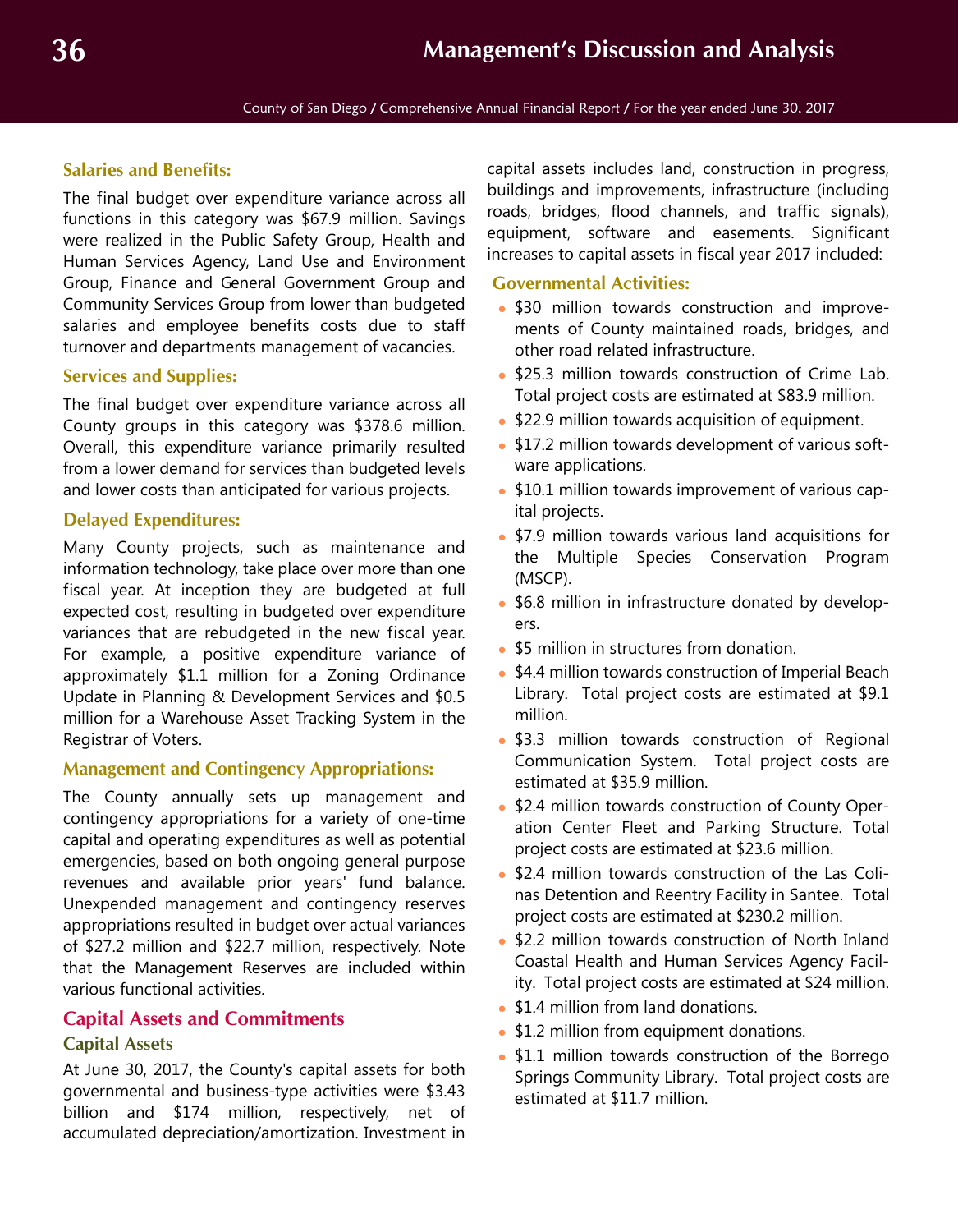# **Business-type Activities:**

- **\$5.4 million towards construction of the Gillespie** Field Cajon Air Center.
- \$0.8 million towards improvements at various Airports.
- \$1.5 million towards sewer improvements at Flinn Springs.
- \$1.4 million towards sewer improvements at Industry Road.
- \$1.4 million towards sewer improvements at Rancho San Diego.

For the government-wide governmental activities financial statement presentation, depreciable capital assets are depreciated from the acquisition date to the end of the current fiscal year. Governmental funds financial statements record capital asset purchases as expenditures.

### **Capital Commitments**

As of June 30, 2017, capital commitments included the following:

# **Governmental Activities:**

**\$163.1 million for: the construction of Crime Lab,** Regional Communications System, North Coastal HHSA Facility, Borrego Springs Library and Sheriff Station, Pine Valley Fire Station, and Alpine Boulevard; development of Integrated Property Tax System and Telephone System for Emergency Communications; vehicle acquisitions; improvements at the East County Regional Center and Borrego Springs Park; and, improvements of County roads.

## **Business-type Activities:**

• \$10 million for construction of Sewer Monitoring System and Gillespie Field Cajon Air Center and improvements at Rancho San Diego Pump Station and Sanitation District sewers.

(Please refer to Note 7 in the notes to the financial statements for more details concerning capital assets and capital commitments.)

# **Long-Term Liabilities**

### **Governmental Activities:**

At June 30, 2017, the County's governmental activities had outstanding long-term liabilities (without regard to the net pension liability) of \$1.855 billion.

Of this amount, approximately \$1.491 billion pertained to long-term debt outstanding. Principal debt issuances included: \$606 million in taxable pension obligation bonds; \$559 million in Tobacco Settlement Asset-Backed Bonds; \$294 million in certificates of participation (COPs) and lease revenue bonds (LRBs); \$5 million in loans; and, \$27 million in unamortized issuance premiums and discounts.

Other long-term liabilities included: \$228 million in claims and judgments; \$107 million in compensated absences; \$19 million for landfill postclosure costs; \$6 million in capital leases; and \$4 million for pollution remediation.

During fiscal year 2017, the County's total principal amount of COPs, LRBs, other bonds, and loans for governmental activities decreased by \$62.612 million.

The \$62.612 million net decrease was due to the following increases and decreases:

Increases to debt were \$6.996 million and included:

- \$6.402 million of principal was accreted (added) to the outstanding Tobacco Settlement Asset-Backed Bonds' Capital Appreciation Bonds principal; and
- \$594 thousand of principal was added to the San Diego Gas and Electric On-bill Financing loans.

Decreases to debt were \$69.608 million and included:

- \$67.360 million in principal debt service payments; and,
- \$2.248 million due to the effects of unamortized issuance premiums and unamortized issuance discounts.

### **Business-type Activities:**

Long-term liabilities (without regard to the net pension liability) for business-type activities consisted of \$443 thousand for compensated absences.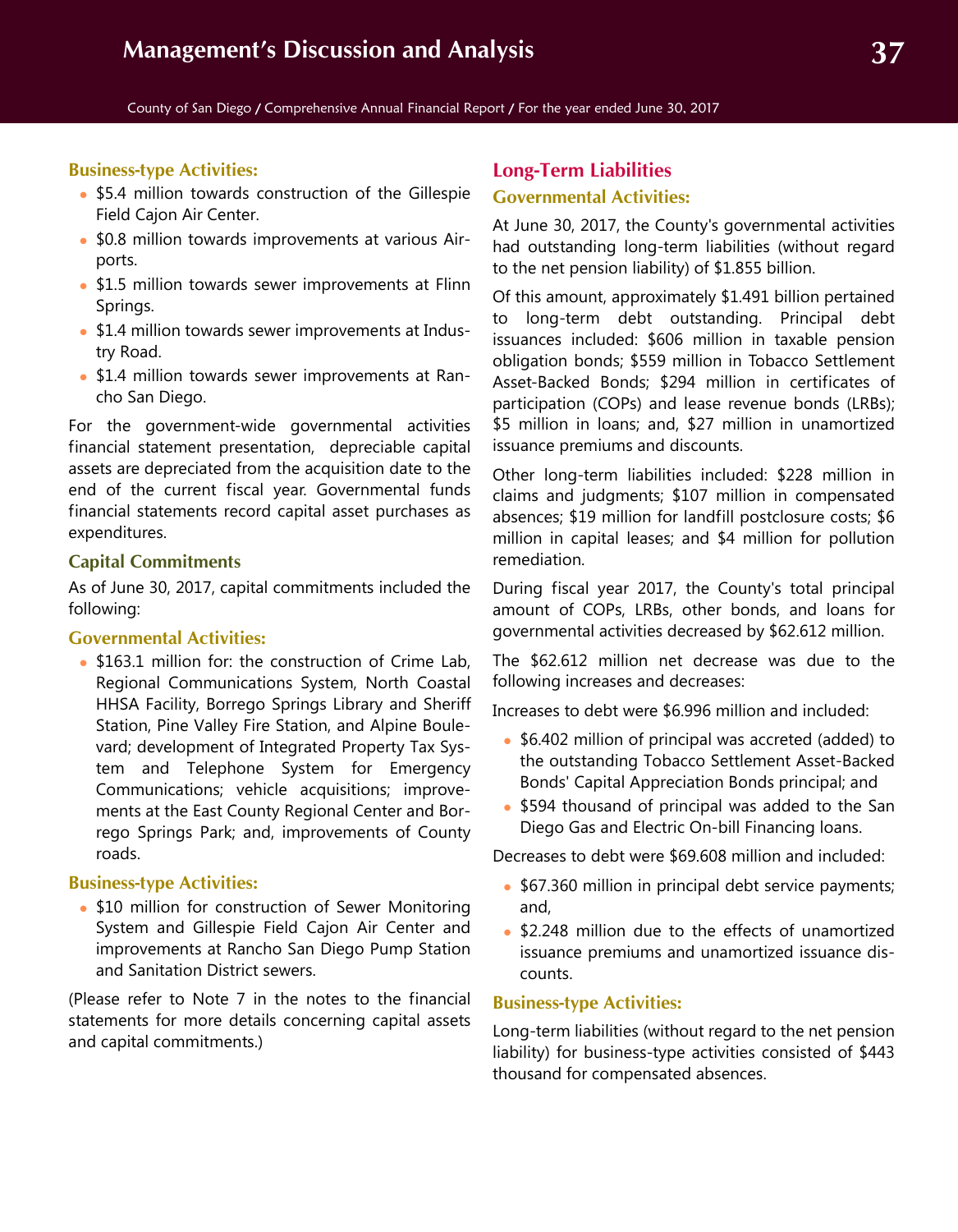During fiscal year 2017, long-term liabilities for business-type activities decreased by \$144 thousand. This was due to a combination of \$171 thousand in debt service payments on capital loans and a net increase of \$27 thousand in compensated absences.

(Please refer to Notes 13 through 18 in the notes to the financial statements for more details concerning longterm debt; changes in long-term liabilities; and funds used to liquidate liabilities.)

## **Credit Ratings**

The County's issuer and credit ratings on its bonded program are as follows:

### **Table 3**

|                                                                                                                                   | <b>Credit Ratings</b> |                                 |           |  |  |  |  |
|-----------------------------------------------------------------------------------------------------------------------------------|-----------------------|---------------------------------|-----------|--|--|--|--|
|                                                                                                                                   | Moody's               | <b>Standard &amp;</b><br>Poor's | Fitch     |  |  |  |  |
| <b>Issuer Rating</b>                                                                                                              | Aaa                   | AAA                             | AAA       |  |  |  |  |
| <b>Certificates of Participation</b><br><b>San Diego County Capital</b><br><b>Asset Leasing Corporation</b><br>(SANCAL)           | Aal                   | $AA+$                           | $AA+$     |  |  |  |  |
| Certificates of Participation<br>San Diego Regional Building<br>Authority (SDRBA)<br>Metropolitan Transit System<br><b>Towers</b> | Aal                   | $AA+$                           | $AA+$     |  |  |  |  |
| Lease Revenue Refunding<br><b>Bonds SDRBA (County</b><br><b>Operations Center) Series</b><br>2016A                                | A <sub>0</sub>        | $AA+$                           | $AA+$     |  |  |  |  |
| Refunding Lease Revenue<br><b>Bonds SDRBA San Miguel</b>                                                                          | A <sub>1</sub>        | $AA+$                           | not rated |  |  |  |  |
| <b>Pension Obligation Bonds</b>                                                                                                   | Aq2                   | $AA+$                           | $AA+$     |  |  |  |  |
| Tobacco Settlement Asset-<br><b>Backed Bonds - Series</b><br>2006A1 (Senior)                                                      | Baal                  | <b>BBB</b>                      | not rated |  |  |  |  |
| <b>Tobacco Settlement Asset-</b><br><b>Backed Bonds - Series</b><br>2006A2 (Senior)                                               | <b>B2</b>             | $BB+$                           | not rated |  |  |  |  |
| Tobacco Settlement Asset-<br><b>Backed Bonds - Series</b><br>2006A3 (Senior)                                                      | B <sub>2</sub>        | B+                              | not rated |  |  |  |  |
| <b>Tobacco Settlement Asset-</b><br><b>Backed Bonds - Series 2006B</b><br>(First Subordinate)                                     | not rated             | CCC+                            | not rated |  |  |  |  |
| Tobacco Settlement Asset-<br>Backed Bonds - Series 2006C<br>(Second Subordinate)                                                  | not rated             | CCC                             | not rated |  |  |  |  |
| <b>Tobacco Settlement Asset-</b><br><b>Backed Bonds - Series 2006D</b><br>(Third Subordinate)                                     | not rated             | CCC                             | not rated |  |  |  |  |
| San Diego County<br>Redevelopment Agency<br><b>Bonds</b>                                                                          | not rated             | not rated                       | not rated |  |  |  |  |

The County's ratings are assigned by three of the major rating agencies: Moody's Investors Service (Moody's), S&P Global Ratings (Standard & Poor's), and Fitch Ratings (Fitch). The County's existing triple A Issuer Ratings were affirmed by Moody's in February 2016, and by Standard & Poor's and Fitch in March 2017.

The County's outstanding lease-backed obligation rating was upgraded to Aa1 from Aa2 by Moody's in October 2016. The one notch difference between the County's issuer and lease-backed rating reflects the standard legal structure for these abatement lease financings and leased assets.

All three rating agencies noted the County's strong financial management, which effects a very strong fiscal position, and a large and diverse tax base, which bolsters the County's strong economy.

# **Economic Factors and Next Year's Budget and Rates**

- The fiscal year 2018 General Fund adopted budget contains total appropriations of \$4.36 billion. This is an increase of \$242.7 million, or 5.9 percent, from the fiscal year 2017 General Fund adopted budget. Some economic indicators suggest that the economy is continuing to improve at a modest pace following recovery from the great recession. A number of risk factors are continuously monitored: employment growth, recovery in the housing market, and the national economy as a whole.
- The U.S. economy's Gross Domestic Product (GDP) for 2016 increased by 1.5 percent over the previous year, compared to an increase of 2.9 percent seen in 2015, according to the U.S. Department of Commerce Bureau of Economic Analysis (BEA). According to the University of California, Los Angeles Anderson Forecast, real GDP is projected to grow 2.2 percent in 2017, 2.6 percent in 2018 and 2.2 percent in 2019. The seasonally unadjusted national unemployment rate fell to 4.9 percent in 2016 and is projected to continue dropping to 4.5 percent and 4.2 percent in 2017 and 2018, respectively.
- California accounts for nearly 14 percent of the nation's GDP, which is by far the largest of any state according to the Bureau of Economic Analysis. The State's economy is growing and gaining momentum. According to the Institute for Applied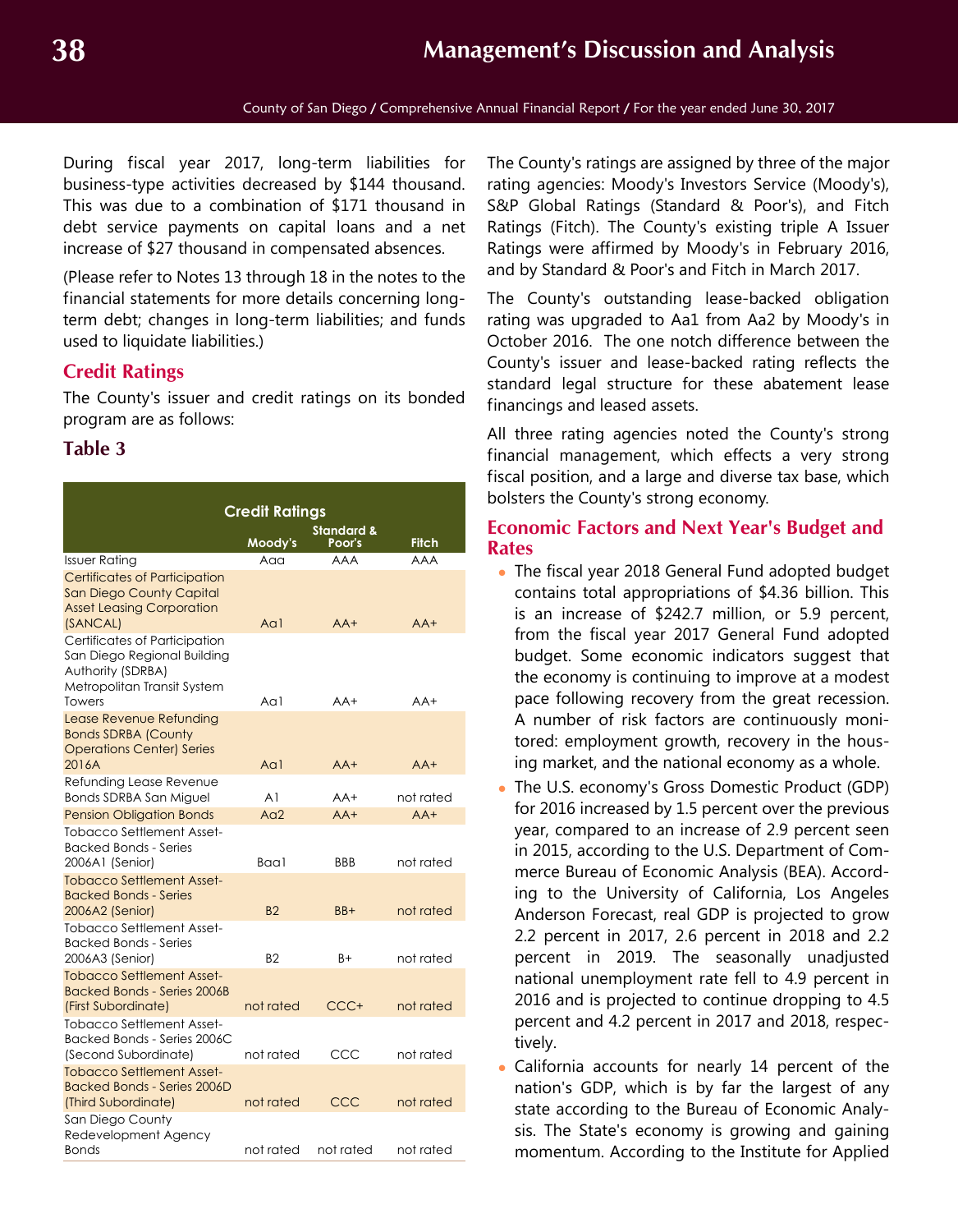Economics, Los Angeles County Economic Development Corporation (LAEDC), in 2016, California's economy grew an estimated 2.5 percent, outperforming the nation's real GDP growth rate. State GDP is expected to grow by 2.4 percent in 2017 and 2.6 percent in 2018. UCLA Anderson projects real taxable sales will decline by 0.3 percent in 2017 and increase thereafter by 1.9 percent in both 2018 and 2019.

- San Diego's economic outlook continues to be moderately positive with growth anticipated in 2017, albeit at a slower pace than 2016. In 2016 the San Diego region accounted for 8.9 percent of California's gross State product and 8.4 percent of the State's population. According to the LAEDC, in 2016 San Diego's economy grew at an estimated 2.4 percent, and is expected to expand at a lower rate in 2017, by 2.1 percent, and by 2.3 percent in 2018.
- The San Diego region includes the largest concentration of military in the world, making the military presence an important driver of the region's economy. In addition, San Diego is a thriving hub for the life sciences/biomedical and technology-oriented industries and a popular travel destination. The region's quality of life attracts a well-educated, talented workforce and well-off retirees which contribute to local consumer spending.
- The state of the economy plays a significant role in the County's ability to provide core services and the mix of other services sought by the public. General purpose revenue (GPR) funds local discretionary services, as well as the County's share of costs for services that are provided in partnership with the State and federal governments.

In the 2017-18 adopted budget, the County's GPR is projected to increase by 5.8 percent, with budgeted GPR of \$1,199.2 million in fiscal year 2018 compared to \$1,133.7 million budgeted in fiscal year 2017.

The largest source of GPR is current secured property taxes with \$633.2 million budgeted in fiscal year 2018, representing 52.8 percent of the total GPR. In fiscal year 2018, total property tax revenue is expected to increase by \$38.3 million, or 6.2 percent, from fiscal year 2017. The budgeted property tax revenue takes into account current commercial and residential real

estate conditions as evidenced by the improving level of building permits; growing median price of homes; the relatively low level of foreclosures; and improvement in the number of total deeds recorded. Current property tax revenue consists of four components: current secured property taxes, current supplemental property taxes, current unsecured property taxes, and current unsecured supplemental property taxes.

- Current secured property tax revenue (\$633.2 million budgeted in fiscal year 2018) assumes an increase of 4.0% in the local secured assessed value compared to the actual current local secured assessed value increase for fiscal year 2017 of 5.6%, and makes certain assumptions regarding the County's share of countywide property tax revenues, the delinquency rate, and the amount of tax roll corrections and refunds on prior year assessments. In fiscal year 2019, the projected amount of revenues from current secured property taxes assumes a 3.0% increase in local secured assessed property values.
- Current supplemental property tax revenue (\$4.7 million budgeted in fiscal year 2018) is derived from net increases to the tax roll from either new construction or changes in ownership that occur subsequent to the January 1 lien date and are, therefore, more difficult to predict. Any slowdown in new construction and/or decline in real estate prices are acutely felt in supplemental property tax revenues. In many change of ownership transactions, a refund is due to the owner since the value of the property is lower than it was on the lien date, instead of a bill to the owner for an additional amount of property tax because the property value is higher than the value as of the lien date.
- Current unsecured property tax revenue (\$17.94 million budgeted in fiscal year 2018), declined by less than one percent from the \$17.95 million budgeted in fiscal year 2017. The unsecured tax roll is that part of the assessment roll consisting largely of business personal property owned by tenants. Based on trends and the most up-to-date information, there is no significant change in projection for the next two fiscal years.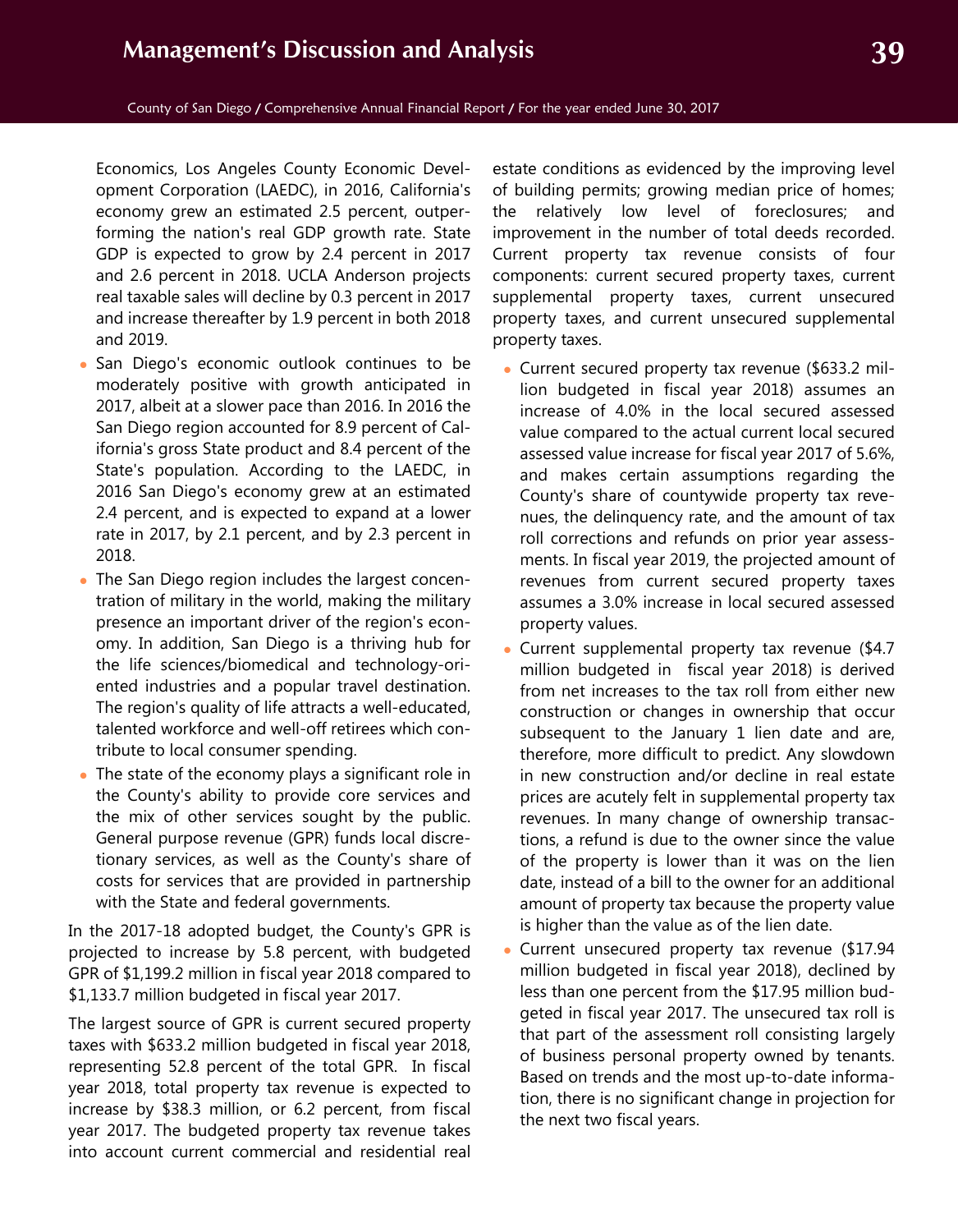- Current unsecured supplemental property tax revenue (\$0.05 million budgeted in fiscal year 2018) remains largely unchanged from fiscal year 2017. It is derived from supplemental bills that are transferred to the unsecured roll when a change of ownership occurs and a tax payment is due from the prior owner. Or, there may be a subsequent change in ownership following the initial change in ownership which occurs prior to the mailing of the initial supplemental tax bill.
- Property tax in lieu of vehicle license fees (VLF) comprises 32.2 percent, or \$385.6 million, of budgeted GPR in fiscal year 2018. This revenue source was established by the State in fiscal year 2005 to replace the previous distribution of VLF to local governments. The annual change in this revenue source is statutorily based on the growth/decline in the net taxable unsecured and local secured assessed value. With a projected 4.0 percent increase in the combined taxable unsecured and local secured assessed value in fiscal year 2018, revenues are anticipated to be \$23.4 million higher than budgeted for fiscal year 2017.
- Teeter revenue represents approximately 1.1 percent, or \$13.3 million, of budgeted GPR in fiscal year 2018. In fiscal year 1994, the County adopted the alternative method of secured property tax apportionment available under Chapter 3, Part 8, Division 1, of the California Revenue and Taxation Code (also known as the "Teeter Plan.") Under this plan, the County advances funds to participating taxing entities to cover unpaid (delinquent) taxes (the "Teetered Taxes.") The County's General Fund benefits from this plan by being entitled to future collections of penalties and interest that are due once the delinquent taxes are paid. A legal requirement of the Teeter Plan requires the County to maintain a tax loss reserve fund to cover losses that may occur if delinquent taxes are not paid and the property goes into default and is sold for less than the outstanding taxes and assessments. Throughout the year, all interest and penalties collected on Teetered secured and supplemental property taxes are first deposited into the Teeter Tax Loss Reserve Fund. Any excess amounts above 25 percent of the total delinquent secured taxes

and assessments may be transferred to the General Fund pursuant to Revenue and Taxation Code Section 4703.2(c). For fiscal year 2018, collections from previous years' receivables are budgeted to decrease by \$3.3 million from fiscal year 2017. Excess amounts from the Teeter Tax Loss Reserve Fund are projected at \$9.6 million in fiscal year 2017 and \$10.2 million in fiscal year 2018.

- Sales and use tax revenue and in lieu local sales and use tax is budgeted at \$28.9 million in fiscal year 2018 and represents about 2.4 percent of budgeted GPR. These revenues are derived from taxable sales by retailers who sell or rent tangible personal property in the unincorporated areas of the county or from use taxes from consumers who purchase tangible personal property from out of state. Use taxes are also imposed on the storage, use, lease or other consumption of tangible personal property at any time a sales tax has not been paid by the retailer. The growth in this funding source is generally impacted by population growth, new retail business formation and consumer spending trends.
- The effect of the recession on the housing market and unemployment negatively impacted taxable sales at the Statewide, Southern California and San Diego regional levels. Post-recession improvements in taxable sales began in calendar year 2010. Fiscal year 2017 sales and use tax revenue is projected to be flat compared to budget. This is mainly due to fluctuating fuel prices and a lack of new auto dealers or large allocations for used autos and leasing, which is a large contributor of growth in sales and use tax in California. Sales and use tax revenue in fiscal year 2018 is estimated to be \$1.3 million or 4.9 percent higher than budgeted for fiscal year 2017 and is estimated to be unchanged in fiscal year 2018.
- Intergovernmental revenue is budgeted at \$50.9 million in fiscal year 2018 and is approximately 4.2 percent of total GPR. This revenue source represents funding the County receives from various intergovernmental sources, including redevelopment successor agencies, the City of San Diego (pursuant to a memorandum of understanding related to the County's Central Jail), the federal